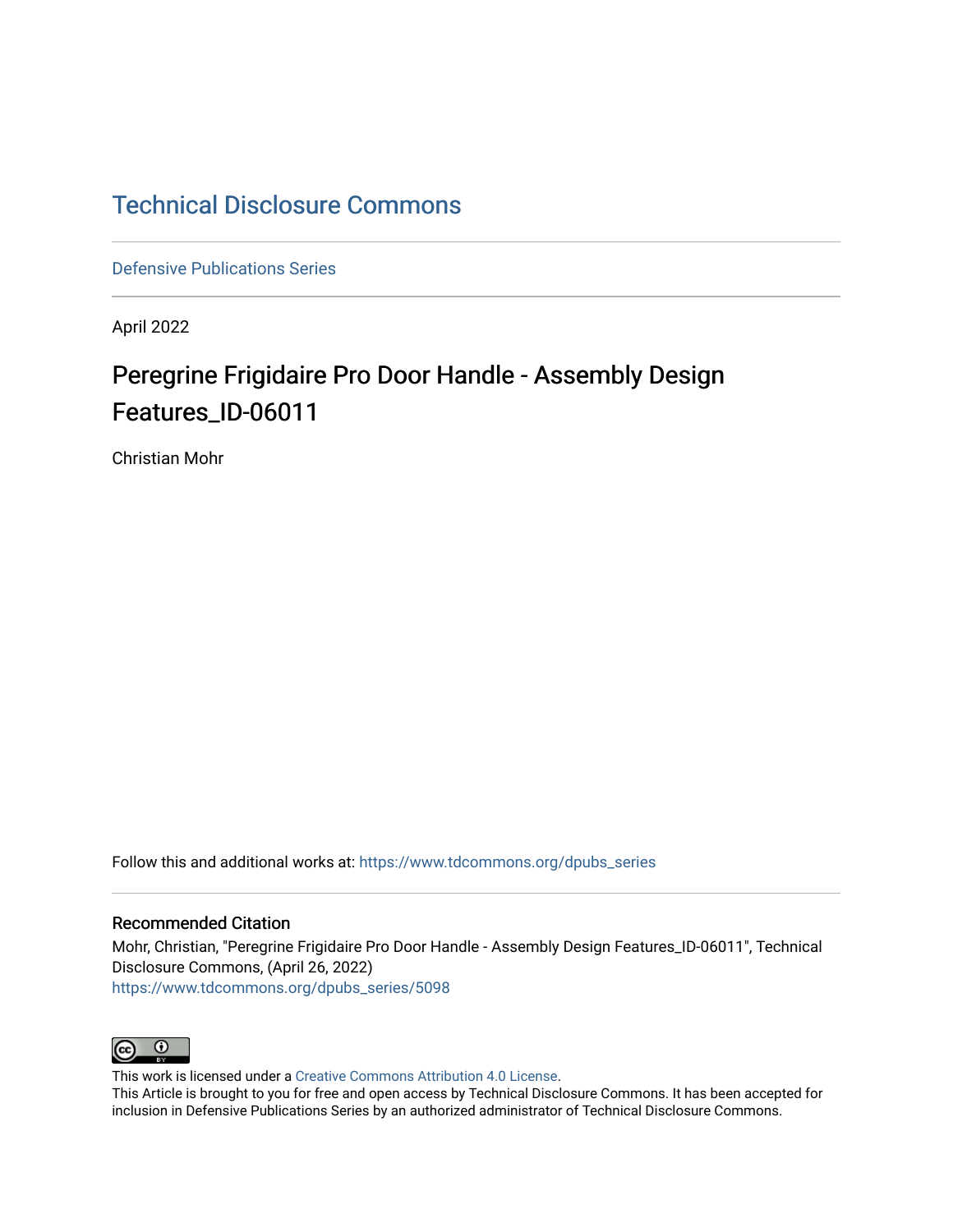

# **Peregrine Frigidaire Pro Door Handle -Assembly Design Features**

# 1. Summary of the disclosure

The invention relates to a door handle assembly for a cooking appliance. The door handle assembly comprises a handlebar, two standoffs, and two ornamental medallions. The assembly parts may contain various alignment features for pre-fixation and self-locating mean on an interior or an exterior region of the assembly parts e.g., notches, protrusions, color differentiators, etc. The pre-fixation and the self-locating means on the assembly parts are designed to achieve correct orientation during the relative mating of these parts. Moreover, any incorrect orientation assembly of these assembly parts, the pre-fixation, and the self-locating means on the assembly parts may create an interference such as a visual gap between the mating parts thus making the user aware of an incorrect orientation or a misalignment. Therefore, the present invention provides the door handle assembly with the prefixation and the self-locating means enabling the correct orientation of the assembled parts, thereby reducing the time to build and ensuring an error-proof door handle assembly. The invention also reduces the number of assembly aids required to assemble the parts.

# 2. Applicable Patent categorization

| A47B95/02  | Handles (similar handles for doors in general E05B1/0015)     |
|------------|---------------------------------------------------------------|
| E05B1/0015 | Knobs or handles which do not operate the bolt or lock, e.g., |
|            | non-movable, Mounting thereof                                 |
| F25D23/02  | Doors; Covers (F25D23/08 takes precedence locks or            |
|            | fastenings E05B65/0042)                                       |

# 3. Technology domain

The present invention relates a handle assembly for a cooking appliance, and more particular to a door handle assembly with alignment components.

# 4. References

## 1. [US8215731B2 HANDLE ASSEMBLY FOR A DOMESTIC APPLIANCE.](https://worldwide.espacenet.com/patent/search/family/041503804/publication/US8215731B2?q=US8215731B2)

The invention is directed to a handle assembly comprising a main body member 65 and an end cap 72 positioned at each end portion of the main body member 65. The end cap 72 includes a receiving flange 106 that receives a T-shaped extension 108 projecting from the main body member 65. This creates a dovetail-type friction-fit arrangement and prevents the main body member 65 from twisting relative to the end cap 72. The handle assembly further includes a fastener 74 and a spring clip 78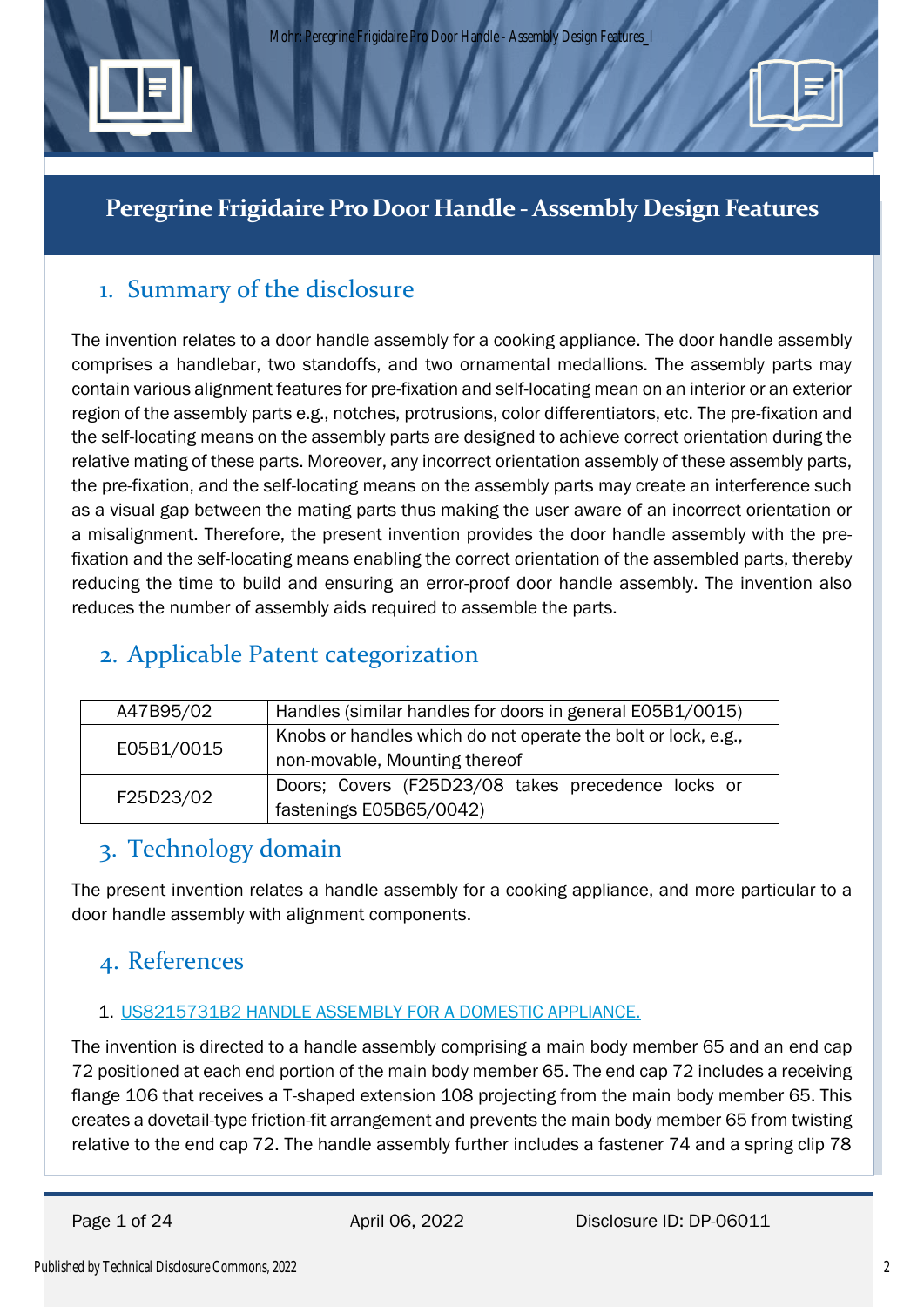

having a main section 120 and a resilient arm member 140 (see below). The fastener 74 is inserted through a keyhole opening 126 in the spring clip 78 and an aperture 98 in the end cap 72, and threadably engages the main body member 65 to secure the spring clip 78, end cap 72, and main body member 65 together. Moreover, the arm member 140 of the spring clip 78 will engage the fastener 74 in its locked position.

## 2. [US2020149746A1 OVEN](https://worldwide.espacenet.com/patent/search/family/063920270/publication/US2020149746A1?q=pn%3DUS2020149746A1)

The invention discloses an oven comprising a door 20 and a handle 21 mounted to the door 20. The door 20 has a handle mounting portion 20b with a fixing portion 26 protruding forward. Meanwhile, the handle 21 includes a cover portion 21a, a handle portion 21b, and a connection portion 21c that can be assembled together to define a fixing groove 21d that receives the fixing portion 26 of the door 20. Two fastening members S can be inserted through apertures in the connection portion 21c and fixing portion 26 and threadably engage the cover portion 21 to secure the handle 21 to the door 20. Moreover, an end cap 21f can be installed on the connection portion 21c to hide the fastening members S.

# 3. [EP2201199B1 DOOR HANDLE FOR A DOMESTIC APPLIANCE](https://worldwide.espacenet.com/patent/search/family/038859895/publication/EP2201199B1?q=pn%3DEP2201199B1)

The invention is directed to a door handle 2 for a household appliance comprising a tubular handle 3 and two mirrored handle holders 4 provided on opposite ends of the handle 3. Each handle holder 4 is installed by first attaching a clamping part 5 to the handle holder 4 via a fitting 6 and screw 7. That sub-assembly is then inserted into an end of the tubular handle 3 such that an arm 42 of the handle holder 4 enters a slot 31 of the handle 3. The clamping part 5 will frictionally engage the tubular handle 3 to hold the sub-assembly in place. Moreover, the EP'199 patent teaches that the open end of the handle holder 4 can be closed by a decorative cap (not shown).

## 4. [US2014304944A1 HOME APPLIANCE WITH HANDLE, END CAP, AND CRUSH RIB](https://worldwide.espacenet.com/patent/search/family/051685752/publication/US2014304944A1?q=pn%3DUS2014304944A1)

The invention is directed to a handle assembly for a dishwasher 100 that includes a handlebar 200 and two end caps 300 provided at opposite ends of the handlebar 200. The handlebar 200 has three holes 204, 206, 208 (see below) at each end thereof. Moreover, each end cap 300 has a pin 302, a covering portion 306, a curved seat 308, and a hole 310. Each end cap 300 is aligned with the handlebar 200 by inserting its projection 302 into one of the holes 204, 206 of the handlebar 200 and seating the handlebar 200 against the curved seat 308 while it abuts the covering portion 306. A fastener (not shown below) is then threadably inserted through the hole 310 of the end cap 300 into the hole 208 of the handlebar 200 to secure the end cap 300 and handlebar 200 together.

## 5. [US2003056334A1](https://worldwide.espacenet.com/patent/search/family/025504972/publication/US2003056334A1?q=pn%3DUS2003056334A1) Pull handle

The '771 application is directed to a handle 10 for an oven door comprising a tubular bar 12 and two end posts 11 provided on opposite ends of the bar 12. Each end portion of the bar 12 has a hole in which an insert 14 (see below) is mounted with internal threads. The outside of each post 11 has a collar portion 17 with a cylindrical channel in which an end portion of the bar 12 is received. Each post 11 also has a pedestal portion 18 with a semi-cylindrical surface upon which a portion of the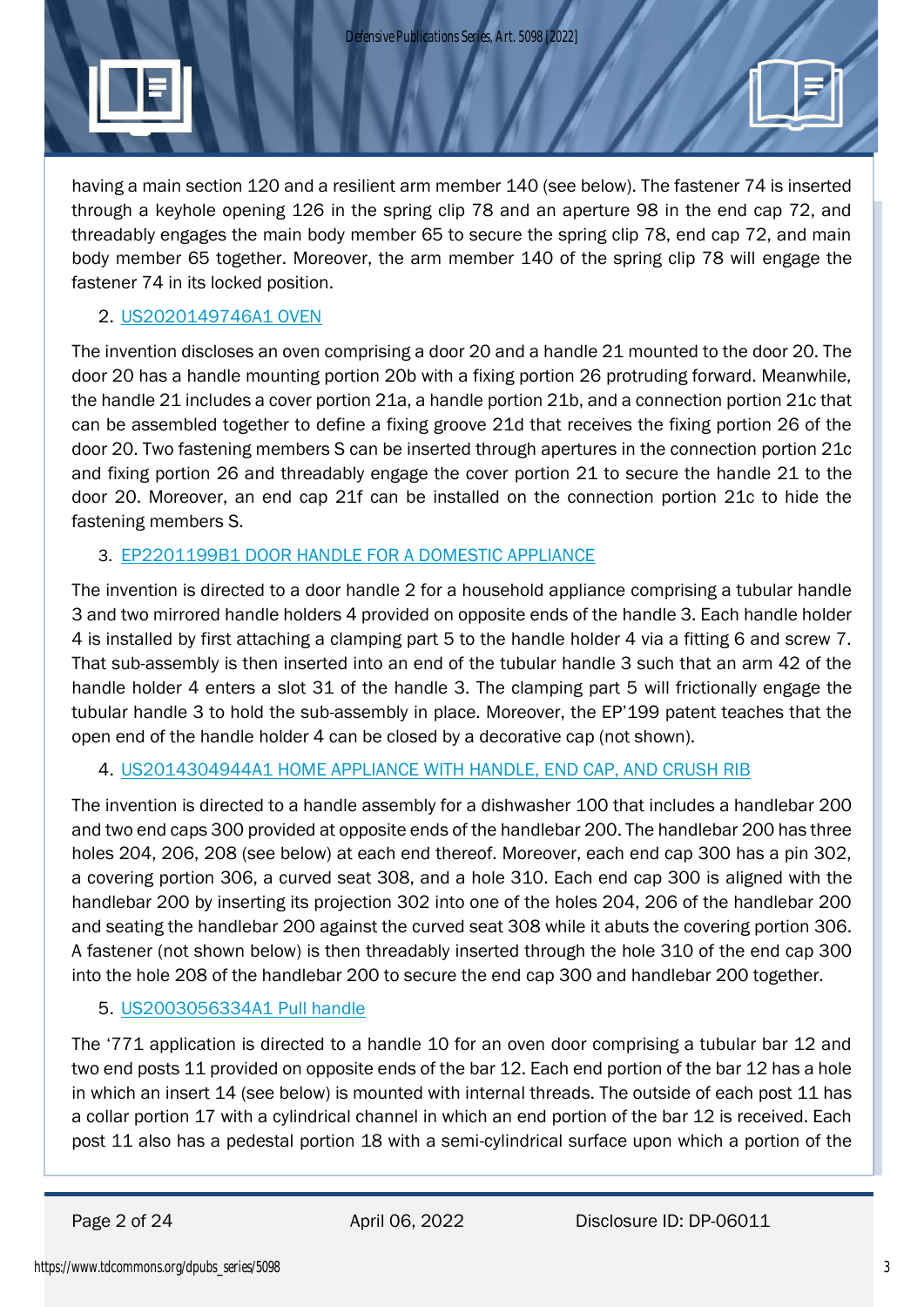bar 12 sits flush and is cradled. The inside of each post 11 is hollow such that two screws 19 can be inserted through the door and posts 11 and be threadably coupled to the inserts 14 to secure the handle 10 to the door.

# 5. Problem to be solved

For decades almost all the cooking appliances on the market are manufactured using several specific parts assembled. For a large-scale assembly of such cooking appliances, it becomes essential to have high skilled workforce having detailed knowledge about the assemblies. Moreover, the skilled workforce has to assemble each part with hands ensuring a high rate of correctness in alignments as well as orientations. Such repetitive actions involved in the assembly process may affect the workforce, resulting in high fatigue stress and errors in the assembly. The possibility of errors may increase exponentially during assembling identical mirrors parts for a final product.

Moreover, such an error-prone assembly process may lead to rejection of the final products resulting in overshooting re-work costs and unnecessary time consumption. Therefore, it is necessary to develop a new technique or a unique assembly aid to reduce human errors and the time required for assembling parts of a cooking appliance.

# 6. Proposed solution

The present invention solves the above-mentioned problem by providing a door handle assembly with various alignment features (i.e., pre-fixation and self-locating mean on the assembly parts of a cooking appliance). The door-handle assembly mainly comprise a handlebar, two standoffs, and two ornamental medallions. The assembly parts may contain at least one alignment feature in the form of projections, notches, sockets, visual differentiators, color differentiators, or key-shaped protrusions. These alignment features are mainly implemented on an interior or an exterior region of the assembly parts. The alignment features are designed to make a proper fit between the relative mating parts, only if the correct orientation of the door handle assembly is attained.

In an embodiment of the invention, a medallion is inserted into a cavity of a standoff such that the two mating parts are correctly oriented. The two mating parts may comprise at least a notch in the end cap of the medallion and a protrusion inside a cavity on the standoff. The direction of the icon on the medallion ensures a correct orientation of the door handle assembly such that the icon orientation complies with the design intent.

Preferably, a handlebar is inserted into a cavity of a standoff such that the two mating parts are correctly oriented. The mating parts may comprise at least a notch in the tube end of the handlebar and a protrusion inside the cavity of a standoff such that the notch orients the handlebar tube into the standoff as a pre-fixation before installing the standoff fasteners. In another preferred embodiment of the invention, a handlebar comprises at least a flanged wall to handle the tube geometry to provide improved thread engagement between the standoff and the handlebar tube.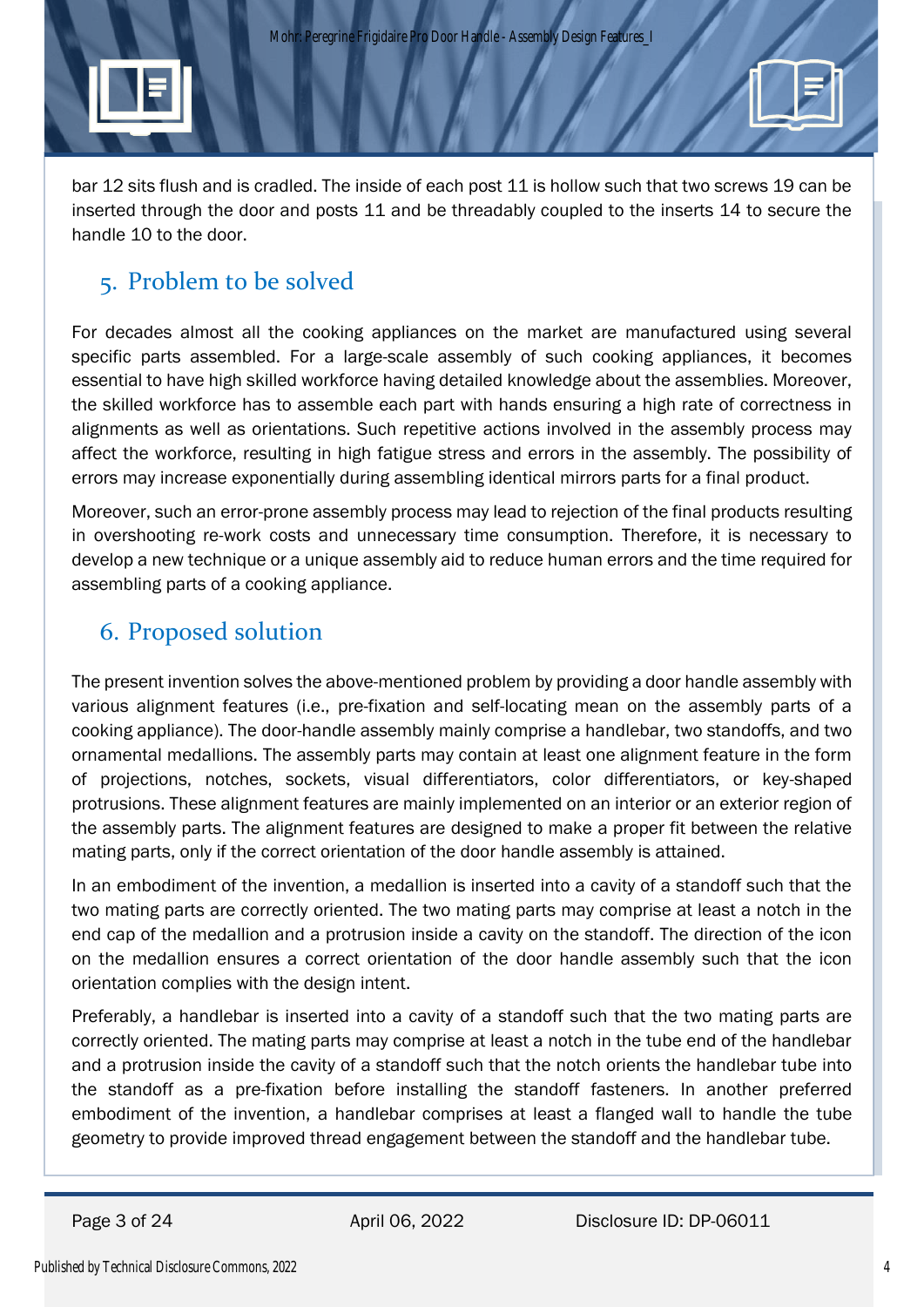

Preferably, the assembly parts of the door handle assembly may comprise at least one visual differentiator and at least one color differentiator. A visual differentiator may comprise a notch in the left standoff, but not present on the right standoff providing assembling aid to position the standoffs in a correct orientation concerning the entire assembly. On the other hand, in the case of a color differentiator, the left side fastener hole to the door assembly is color-coded with a specific color that correlates with the same color section on the door assembly fixture.

Preferably, both the left standoff and the right standoff comprise at least an angled key-shape protrusion feature, which corresponds to two respective slots on the door panel. When the handle assembly is installed in the correct orientation relative to the door panel, the key protrusions align with the slots. If the handle is flipped upside down relative to the door panel, the keys will cause interference with the door panel.

Overall, the present invention provides a door handle assembly with various alignment features ensuring a reduced amount of assembly aids required to assemble the parts. In addition, the errorproof features prevent the assembly parts from being put together in the incorrect orientation. In case of an incorrect orientation or a forced assembly, the parts in the door handle assembly may alert an operator creating an unacceptable visual gap between the relative mating parts. In addition, these alignment features are transferrable to other handle lengths that adopt the same architecture. Also, the error-proof features can work in conjunction with the local manufacturing aids (e.g., full door assembly fixtures) to support a top-down assembly stack.

# 7. Description

The present invention relates to a door handle assembly. In one embodiment, as shown in [Figure 1,](#page-4-0) the handle assembly comprises a handlebar, two standoffs mounted on opposite ends of the handlebar, and an ornamental medallion provided at the end of each the standoff. The door handle assembly includes various alignment features for assembling a handle assembly to a door panel of a cooking appliance, such that the ornamental medallions make correct orientation complying with the design intents.



<span id="page-4-0"></span>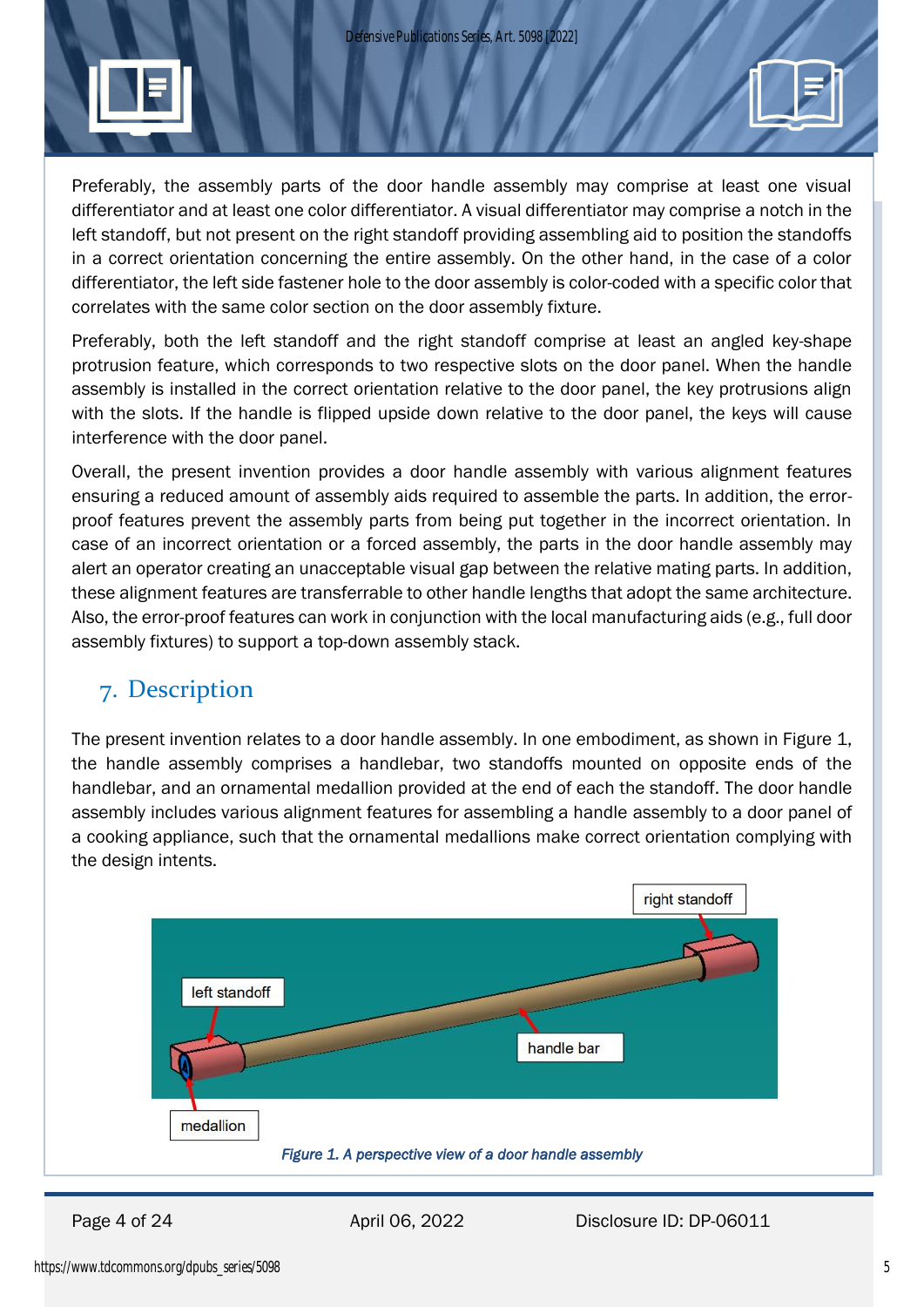Mohr: Peregrine Frigidaire Pro Door Handle - Assembly Design Features\_I

In an embodiment of the invention, [Figure 2](#page-5-0) and [Figure 3](#page-6-0) show alignment features for a proper assembly between a handlebar and a standoff. As shown in [Figure 3,](#page-6-0) a handlebar is a hollow tube and comprises an alignment notch 1A on its circumferential tube end. In the case of standoffs, as shown in [Figure 2,](#page-5-0) the interior face of the right/left standoffs comprises a protrusion 1B opposite the cavity opening. The handlebar is inserted into the standoff's cavity opening and rotated along the axis of the tube to achieve an alignment between the notch 1A of the tube and a protrusion 1B of the standoff. On attaining a pre-fixation assembly, two fasteners can be inserted through the rear side of each standoff and screwed into corresponding holes in the tube to fix the standoffs to the tube.



*Figure 2. A perspective view of an embodiment of the invention showing protrusion and recess* 

<span id="page-5-0"></span>In the embodiment of the invention, shown in [Figure 2](#page-5-0) and [Figure 3,](#page-6-0) a standoff comprises a pocket area in one of its circular faces. The pocket area contains a protrusion 2B located close to the circumferential edge of the pocket area. Likewise, a medallion comprises two major faces, one face marked with a specific ornamental design and the other face containing a recess 2A located close to the circumferential edge of the medallion. When the medallion is inserted into a pocket area of the standoff, the recess 2A in the medallion matches with the corresponding protrusion 2B on the standoff in a correct orientation, thereby aligning the entire door handle assembly.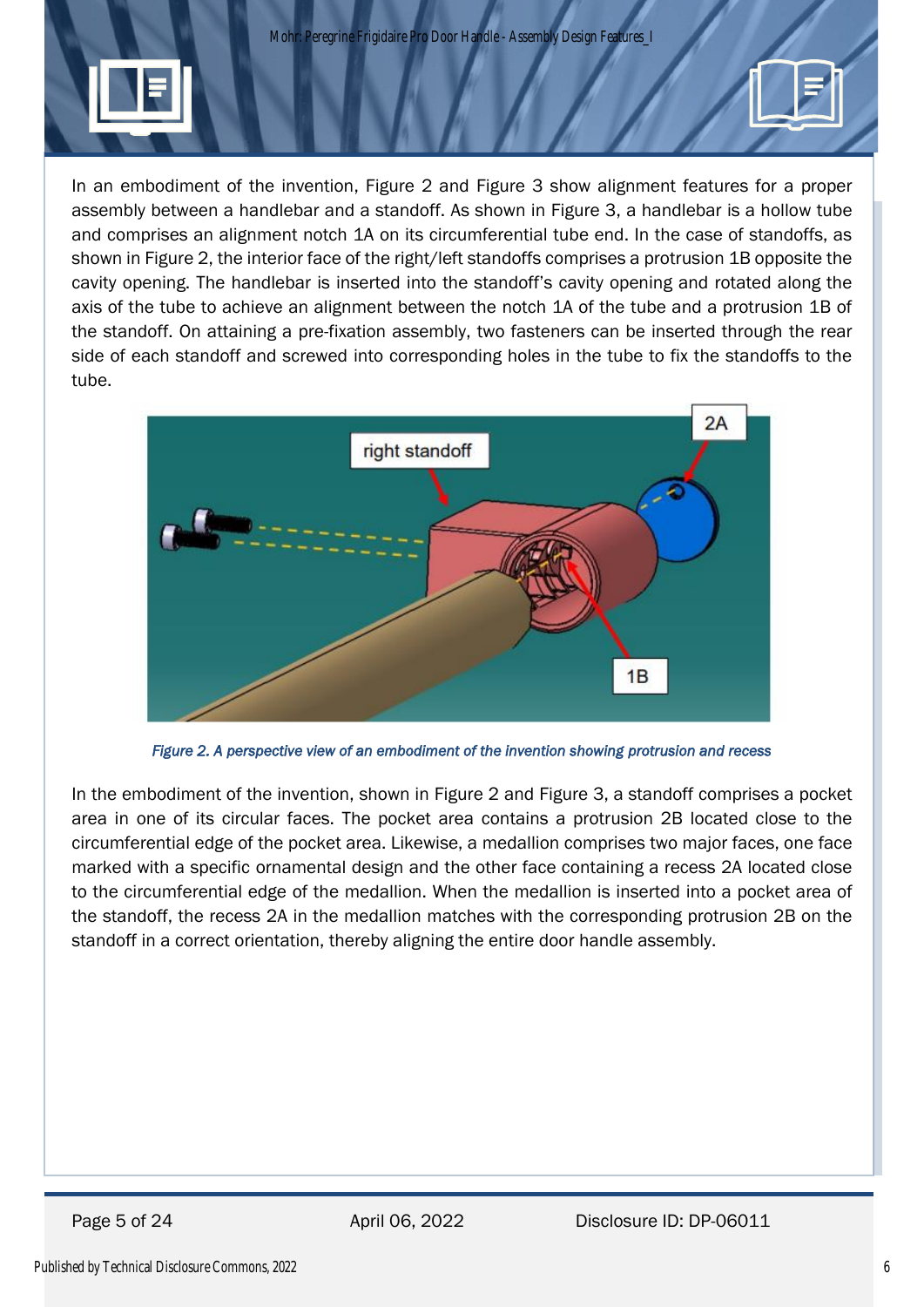*Defensive Publications Series, Art. 5098 [2022]*





*Figure 3. An exploded view of an embodiment of the invention* 

<span id="page-6-0"></span>In one embodiment shown in [Figure 4,](#page-6-1) the standoffs may comprise one or more markers 3A to aid in orienting the handle assembly relative to the door. For instance, one of the standoffs (e.g., the left standoff) can have a notch 3A to visually distinguish between the two standoffs so that a user understands which is the left and which is the right part. This ensures an error-proof assembly and reduces the overall time involved in dealing with such mirror parts.



<span id="page-6-1"></span>*Figure 4. A perspective view of an embodiment of the invention showing visual differentiator*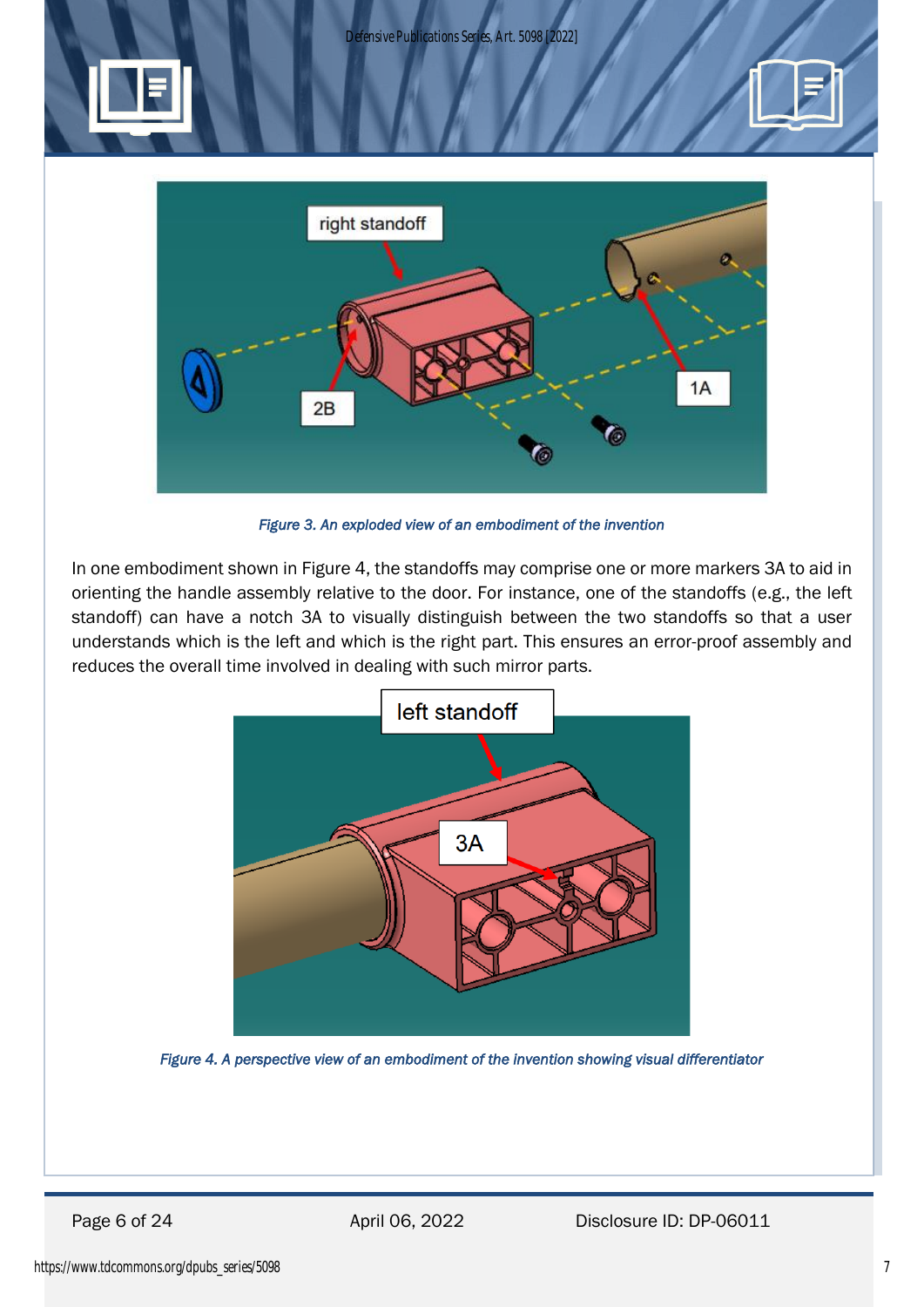Mohr: Peregrine Frigidaire Pro Door Handle - Assembly Design Features\_I

In the embodiment of the invention, shown in [Figure 5](#page-7-0) and [Figure 6,](#page-7-1) one of the standoffs (e.g., the right standoff) can have a colored fastener hole 3B that matches a colored fastener hole 3C on the door to indicate that the standoff should be assembled to that side of the door. Such a color differentiator may help the user in understanding the assembly in a better way and reduce the time required in assembling.



<span id="page-7-0"></span>*Figure 5. A perspective view of an embodiment of the invention showing color differentiator* 



*Figure 6. An exploded view of an embodiment of the invention* 

<span id="page-7-1"></span>In another embodiment of the invention, shown in [Figure 7](#page-8-0) and [Figure 8,](#page-8-1) the left and right standoffs can have an angled key-shaped protrusions 4A, 4B located on the faces in contact with the door panel. The door panel also contains a corresponding keyhole or a recess 4C, shown in [Figure 8.](#page-8-1) The angled key-shaped protrusions 4A, 4B can align and mate with the corresponding recesses or the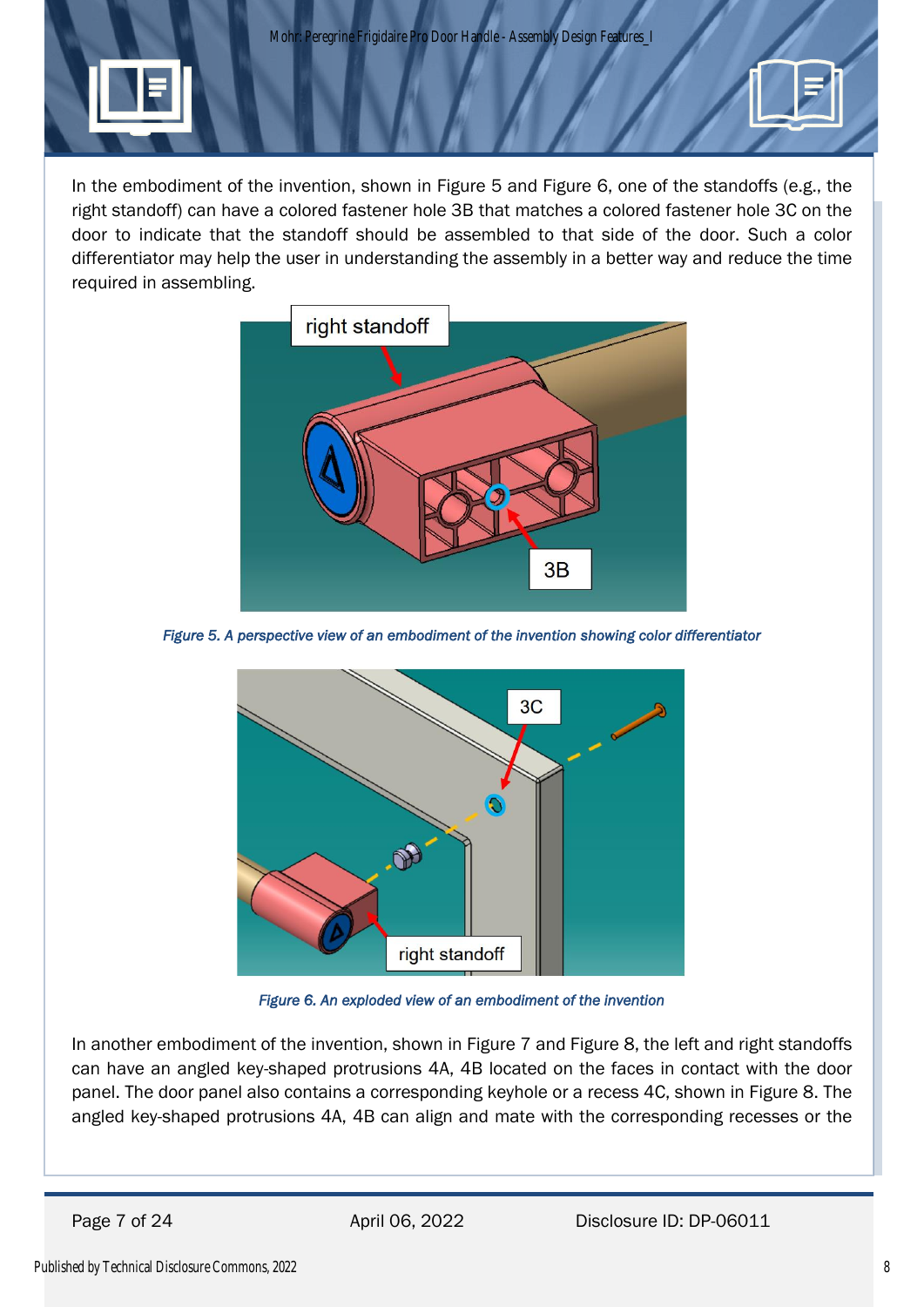

*Defensive Publications Series, Art. 5098 [2022]*

keyholes 4C in the door panel. The alignment feature ensures that a door handle assembly is installed in a correct orientation and location.



*Figure 7. A perspective view of an embodiment of the invention showing angled, key-shaped protrusions* 

<span id="page-8-0"></span>In case the door handle assembly is flipped in a wrong orientation or shifted from the proper position, the protrusions 4A, 4B will not mate properly with the keyholes in the door panel and will cause an interference such that a visual gap is formed between the standoffs and the door panel.



*Figure 8. An exploded view of an embodiment of the invention* 

# <span id="page-8-1"></span>8. Machine translations

Peregrine Frigidaire Pro Türgriff - Montage Design Merkmale

1. Zusammenfassung der Offenbarung

Die Erfindung bezieht sich auf eine Türgriffanordnung für ein Kochgerät. Die Türgriffbaugruppe umfasst eine Griffstange, zwei Abstandshalter und zwei Ziermedaillons. Die Baugruppenteile können verschiedene Ausrichtungsmerkmale zur Vorfixierung und Selbstfindung an einem inneren oder äußeren Bereich der Baugruppenteile enthalten, z. B. Kerben, Vorsprünge, Farbunterscheidungsmerkmale usw. Die Vorfixierung und die Selbstlokalisierungsmittel an den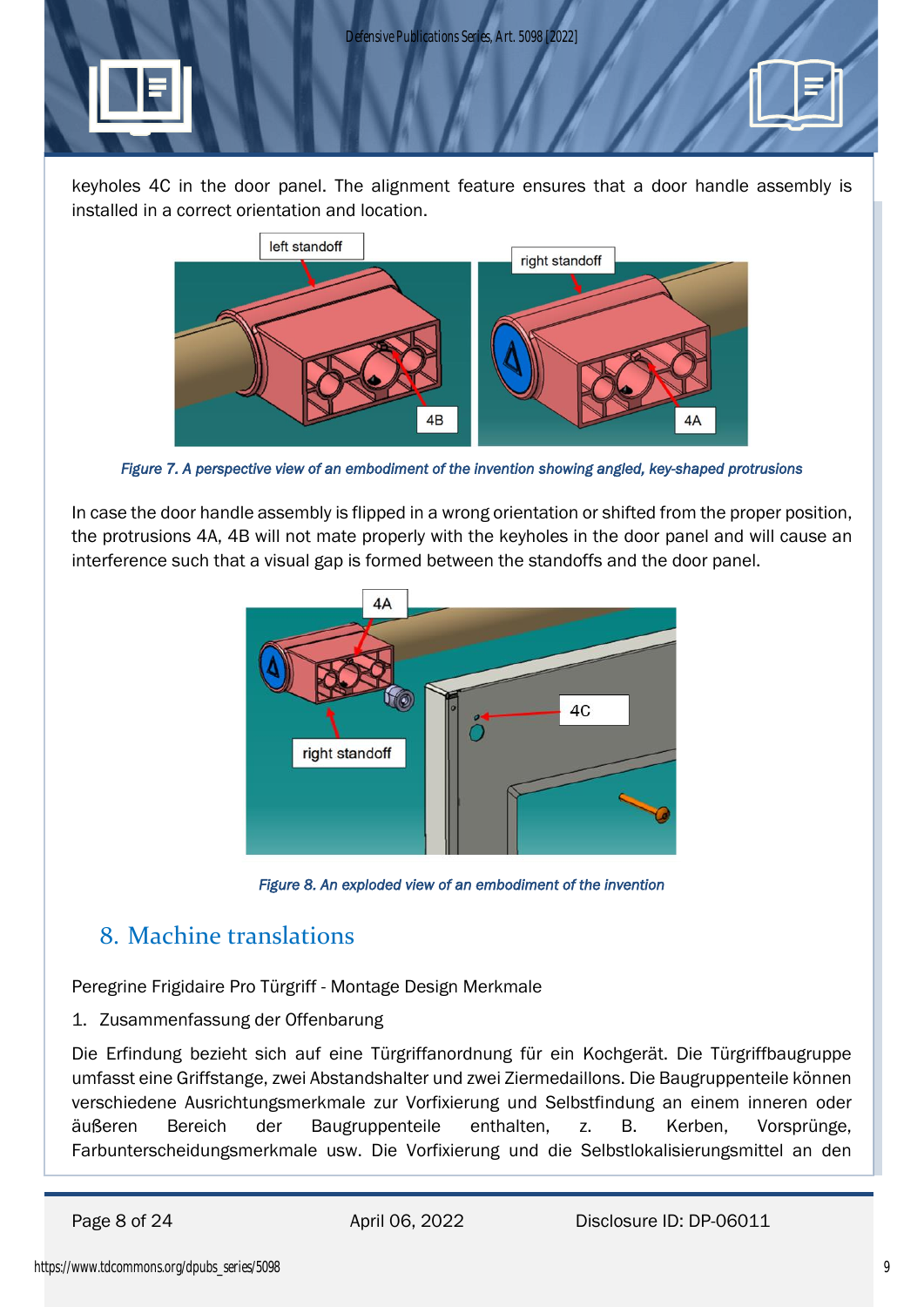Montageteilen dienen dazu, eine korrekte Ausrichtung während des Zusammenfügens dieser Teile zu erreichen. Darüber hinaus kann jede falsche Ausrichtung dieser Montageteile, der Vorfixierung und der Selbstpositionierungsmittel auf den Montageteilen eine Störung wie eine visuelle Lücke zwischen den zusammenpassenden Teilen erzeugen, wodurch der Benutzer auf eine falsche Ausrichtung oder eine Fehlausrichtung aufmerksam wird. Daher bietet die vorliegende Erfindung die Türgriffbaugruppe mit der Vorfixierung und der Selbstpositionierung, die die korrekte Ausrichtung der zusammengesetzten Teile ermöglicht, wodurch die Bauzeit reduziert und eine fehlerfreie Türgriffbaugruppe gewährleistet wird. Die Erfindung reduziert auch die Anzahl der Montagehilfen, die für den Zusammenbau der Teile erforderlich sind.

2. Anwendbare Patent-Kategorisierung

A47B95/02 Griffe (ähnliche Griffe für Türen im Allgemeinen E05B1/0015)

E05B1/0015 Knöpfe oder Griffe, die nicht den Riegel oder das Schloss betätigen, z. B. nicht beweglich, Montage davon

F25D23/02 Türen; Abdeckungen (F25D23/08 hat Vorrang vor Schlössern oder Verschlüssen E05B65/0042)

3. Technisches Gebiet

Die vorliegende Erfindung betrifft eine Griffanordnung für ein Kochgerät, insbesondere eine Türgriffanordnung mit Ausrichtkomponenten.

- 4. Referenzen
- 1. US8215731B2 GRIFFANORDNUNG FÜR EIN HAUSHALTSGERÄT.

Die Erfindung betrifft eine Griffbaugruppe, die ein Hauptkörperelement 65 und eine Endkappe 72 umfasst, die an jedem Endabschnitt des Hauptkörperelements 65 angeordnet ist. Die Endkappe 72 weist einen Aufnahmeflansch 106 auf, der einen T-förmigen Fortsatz 108 aufnimmt, der von dem Hauptkörperteil 65 absteht. Dadurch wird eine schwalbenschwanzähnliche Reibungspassung erzeugt und verhindert, dass sich das Hauptkörperelement 65 relativ zur Endkappe 72 verdreht. Die Griffbaugruppe umfasst ferner ein Befestigungselement 74 und eine Federklammer 78 mit einem Hauptteil 120 und einem elastischen Armteil 140 (siehe unten). Das Befestigungselement 74 wird durch eine Schlüssellochöffnung 126 in der Federklammer 78 und eine Öffnung 98 in der Endkappe 72 eingeführt und greift schraubbar in das Hauptkörperelement 65 ein, um die Federklammer 78, die Endkappe 72 und das Hauptkörperelement 65 miteinander zu verbinden. Außerdem greift das Armelement 140 der Federklammer 78 in seiner verriegelten Position in das Befestigungselement 74 ein.

## 2. US2020149746A1 BACKOFEN

Die Erfindung offenbart einen Backofen mit einer Tür 20 und einem an der Tür 20 befestigten Griff 21. Die Tür 20 hat einen Griffbefestigungsabschnitt 20b mit einem Befestigungsabschnitt 26, der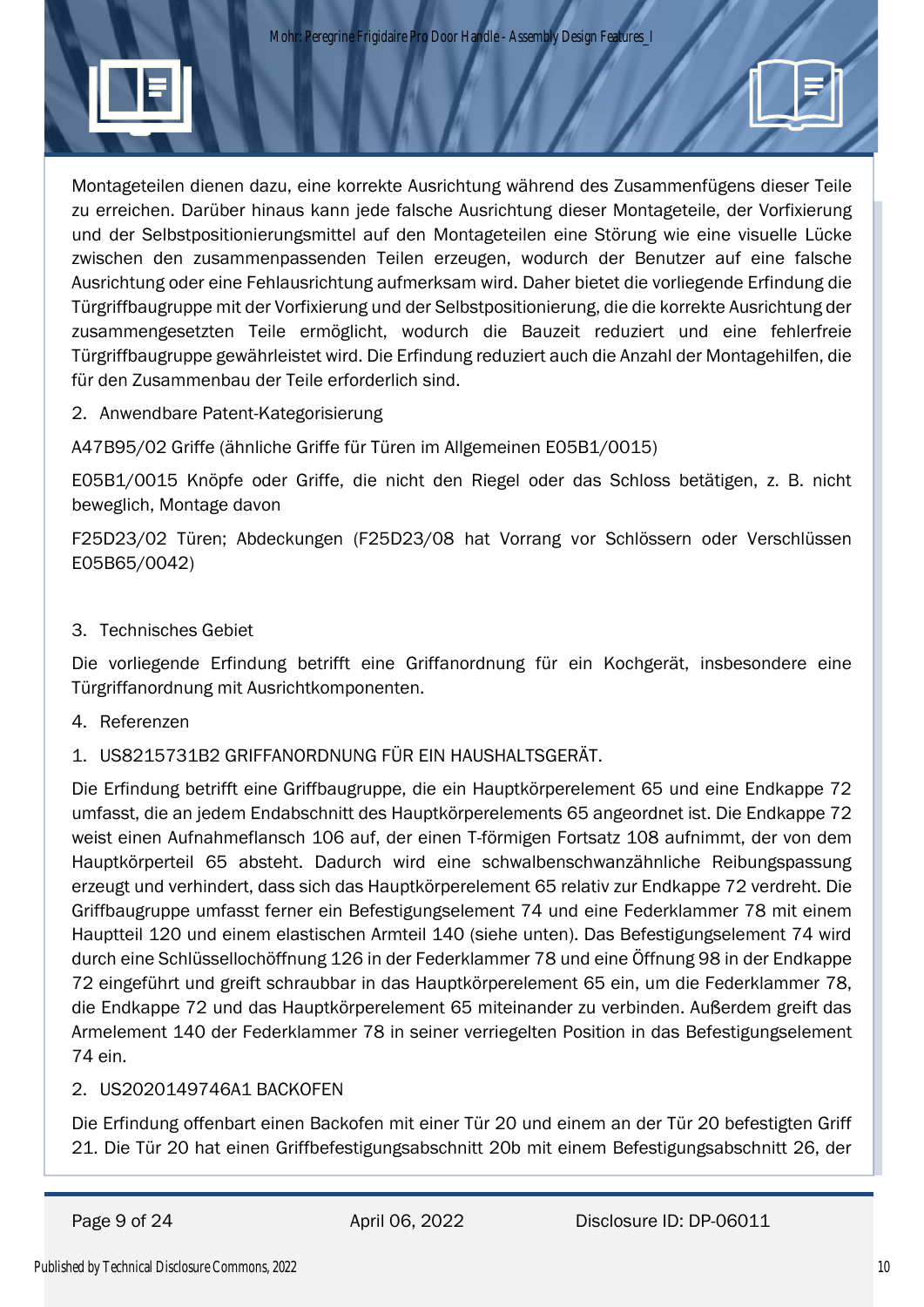

nach vorne vorsteht. Der Griff 21 umfasst einen Abdeckabschnitt 21a, einen Griffabschnitt 21b und einen Verbindungsabschnitt 21c, die zusammengefügt werden können, um eine Befestigungsnut 21d zu bilden, die den Befestigungsabschnitt 26 der Tür 20 aufnimmt. Zwei Befestigungselemente S können durch Öffnungen im Verbindungsabschnitt 21c und im Befestigungsabschnitt 26 eingeführt werden und mit dem Abdeckabschnitt 21 verschraubt werden, um den Griff 21 an der Tür 20 zu befestigen. Außerdem kann eine Endkappe 21f auf dem Verbindungsabschnitt 21c angebracht werden, um die Befestigungselemente S zu verbergen.

### 3. EP2201199B1 TÜRGRIFF FÜR EIN HAUSHALTSGERÄT

Die Erfindung betrifft einen Türgriff (2) für ein Haushaltsgerät mit einem rohrförmigen Griff (3) und zwei verspiegelten Griffhaltern (4), die an gegenüberliegenden Enden des Griffs (3) angeordnet sind. Jeder Griffhalter 4 wird montiert, indem zunächst ein Klemmteil 5 mittels eines Beschlags 6 und einer Schraube 7 am Griffhalter 4 befestigt wird. Diese Baugruppe wird dann in ein Ende des rohrförmigen Griffs 3 eingeführt, so dass ein Arm 42 des Griffhalters 4 in einen Schlitz 31 des Griffs 3 eintritt. Das Klemmteil 5 greift reibschlüssig in den rohrförmigen Griff 3 ein, um die Unterbaugruppe in ihrer Position zu halten. Außerdem lehrt das EP'199-Patent, dass das offene Ende des Griffhalters 4 durch eine Zierkappe (nicht dargestellt) verschlossen werden kann.

## 4. US2014304944A1 HAUSHALTSGERÄT MIT GRIFF, ENDKAPPE UND QUETSCHRIPPE

Die Erfindung betrifft eine Griffanordnung für eine Geschirrspülmaschine 100, die eine Griffstange 200 und zwei Endkappen 300 umfasst, die an gegenüberliegenden Enden der Griffstange 200 vorgesehen sind. Die Griffstange 200 weist an jedem ihrer Enden drei Löcher 204, 206, 208 (siehe unten) auf. Außerdem hat jede Endkappe 300 einen Stift 302, einen Abdeckungsabschnitt 306, einen gebogenen Sitz 308 und ein Loch 310. Jede Endkappe 300 wird mit dem Lenker 200 ausgerichtet, indem ihr Vorsprung 302 in eines der Löcher 204, 206 des Lenkers 200 eingeführt wird und der Lenker 200 gegen den gekrümmten Sitz 308 gesetzt wird, während er am Abdeckteil 306 anliegt. Ein Befestigungselement (unten nicht dargestellt) wird dann durch das Loch 310 der Endkappe 300 in das Loch 208 der Lenkstange 200 geschraubt, um die Endkappe 300 und die Lenkstange 200 miteinander zu verbinden.

#### 5. US2003056334A1 Zuggriff

Die Anmeldung '771 bezieht sich auf einen Griff 10 für eine Backofentür, der eine rohrförmige Stange 12 und zwei Endpfosten 11 an gegenüberliegenden Enden der Stange 12 umfasst. Jeder Endabschnitt der Stange 12 weist ein Loch auf, in dem ein Einsatz 14 (siehe unten) mit Innengewinde montiert ist. An der Außenseite jedes Pfostens 11 befindet sich ein Kragenteil 17 mit einem zylindrischen Kanal, in dem ein Endabschnitt der Stange 12 aufgenommen wird. Jeder Pfosten 11 hat außerdem einen Sockelteil 18 mit einer halbzylindrischen Oberfläche, auf der ein Teil der Stange 12 bündig sitzt und gepolstert ist. Die Innenseite jedes Pfostens 11 ist hohl, so dass zwei Schrauben 19 durch die Tür und die Pfosten 11 eingeführt und mit den Einsätzen 14 verschraubt werden können, um den Griff 10 an der Tür zu befestigen.

#### 5. Zu lösendes Problem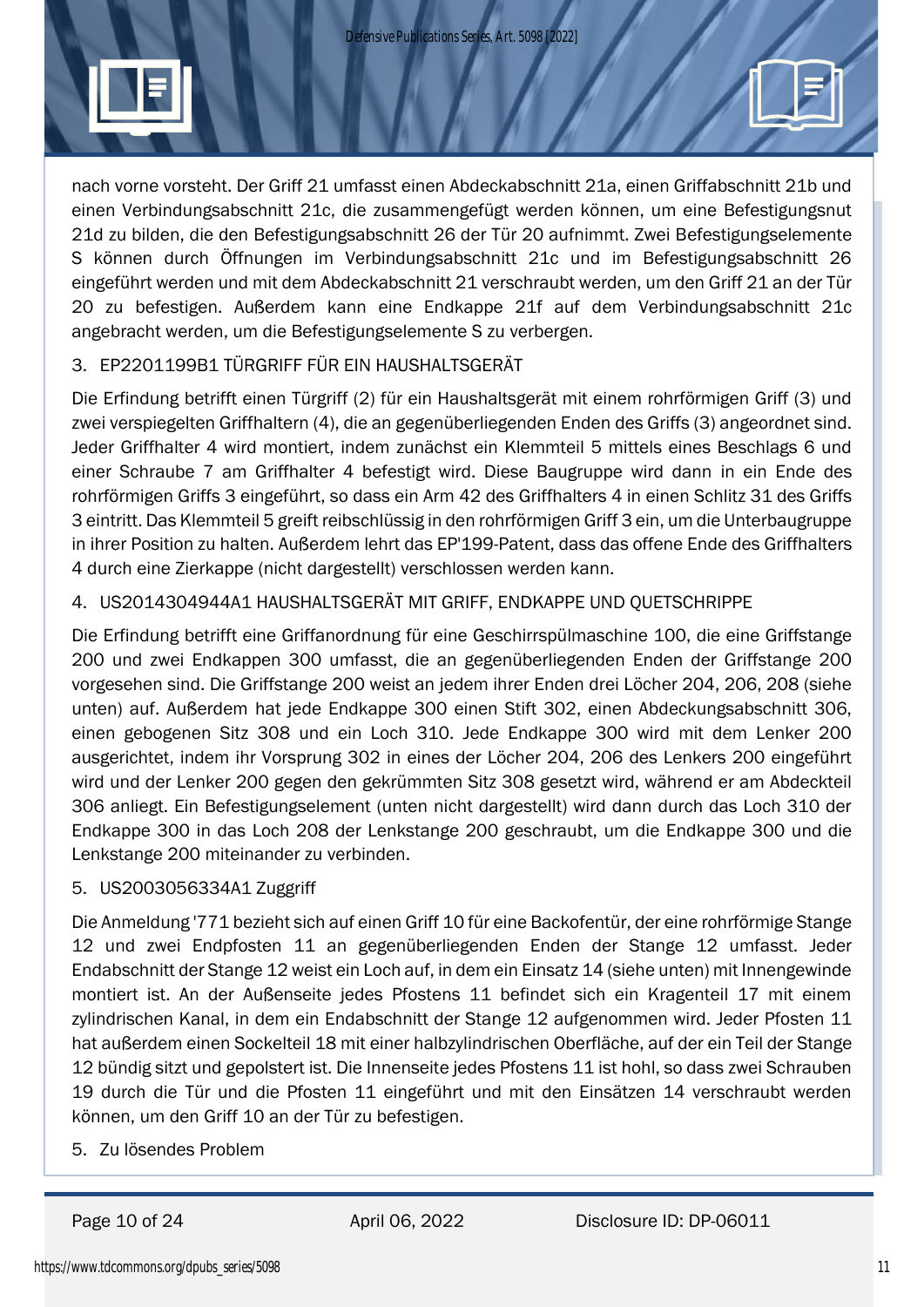Seit Jahrzehnten werden fast alle auf dem Markt befindlichen Kochgeräte aus mehreren Einzelteilen zusammengesetzt. Für eine groß angelegte Montage solcher Kochgeräte sind hochqualifizierte Arbeitskräfte mit detaillierten Kenntnissen über die Baugruppen erforderlich. Darüber hinaus müssen die Fachkräfte jedes Teil mit den Händen zusammenbauen und dabei eine hohe Korrektheit bei der Ausrichtung und Orientierung gewährleisten. Solche sich wiederholenden Handlungen im Montageprozess können die Arbeitskräfte belasten, was zu einer hohen Ermüdungsbelastung und zu Fehlern bei der Montage führt. Bei der Montage identischer Spiegelteile für ein Endprodukt kann die Fehlerwahrscheinlichkeit exponentiell ansteigen.

Darüber hinaus kann ein solcher fehleranfälliger Montageprozess zur Ablehnung der Endprodukte führen, was zu überhöhten Nacharbeitskosten und unnötigem Zeitaufwand führt. Daher ist es notwendig, eine neue Technik oder ein einzigartiges Montagehilfsmittel zu entwickeln, um menschliche Fehler und den Zeitaufwand für den Zusammenbau der Teile eines Kochgeräts zu reduzieren.

#### 6. Vorgeschlagene Lösung

Die vorliegende Erfindung löst das oben genannte Problem, indem sie eine Türgriffbaugruppe mit verschiedenen Ausrichtungsmerkmalen bereitstellt (d. h. Vorfixierung und Selbstlokalisierungsmittel an den Montageteilen eines Gargeräts). Die Türgriffbaugruppe besteht hauptsächlich aus einer Griffstange, zwei Abstandshaltern und zwei Ziermedaillons. Die Montageteile können mindestens ein Ausrichtungsmerkmal in Form von Vorsprüngen, Kerben, Aussparungen, optischen Unterscheidungsmerkmalen, farblichen Unterscheidungsmerkmalen oder schlüsselförmigen Vorsprüngen enthalten. Diese Ausrichtungsmerkmale sind hauptsächlich an einem inneren oder äußeren Bereich der Montageteile angebracht. Die Ausrichtungsmerkmale sind so gestaltet, dass sie nur dann eine korrekte Passung zwischen den zueinander passenden Teilen herstellen, wenn die korrekte Ausrichtung der Türgriffbaugruppe erreicht wird.

Bei einer Ausführungsform der Erfindung wird ein Medaillon in einen Hohlraum eines Abstandshalters eingesetzt, so dass die beiden zueinander passenden Teile korrekt ausgerichtet sind. Die beiden zueinander passenden Teile können mindestens eine Kerbe in der Endkappe des Medaillons und einen Vorsprung in einem Hohlraum des Abstandshalters umfassen. Die Richtung des Symbols auf dem Medaillon gewährleistet eine korrekte Ausrichtung der Türgriffbaugruppe, so dass die Ausrichtung des Symbols der Konstruktionsabsicht entspricht.

Vorzugsweise wird eine Griffstange so in einen Hohlraum eines Ständers eingesetzt, dass die beiden Gegenstücke richtig ausgerichtet sind. Die Gegenstücke können mindestens eine Kerbe im Rohrende des Lenkers und einen Vorsprung im Inneren des Hohlraums eines Abstandshalters umfassen, so dass die Kerbe das Lenkerrohr in den Abstandshalter als Vorfixierung vor der Installation der Abstandshalterbefestigungen ausrichtet. In einer weiteren bevorzugten Ausführungsform der Erfindung umfasst ein Lenker mindestens eine geflanschte Wand, um die Rohrgeometrie zu handhaben und einen verbesserten Gewindeeingriff zwischen dem Abstandshalter und dem Lenkerrohr zu ermöglichen.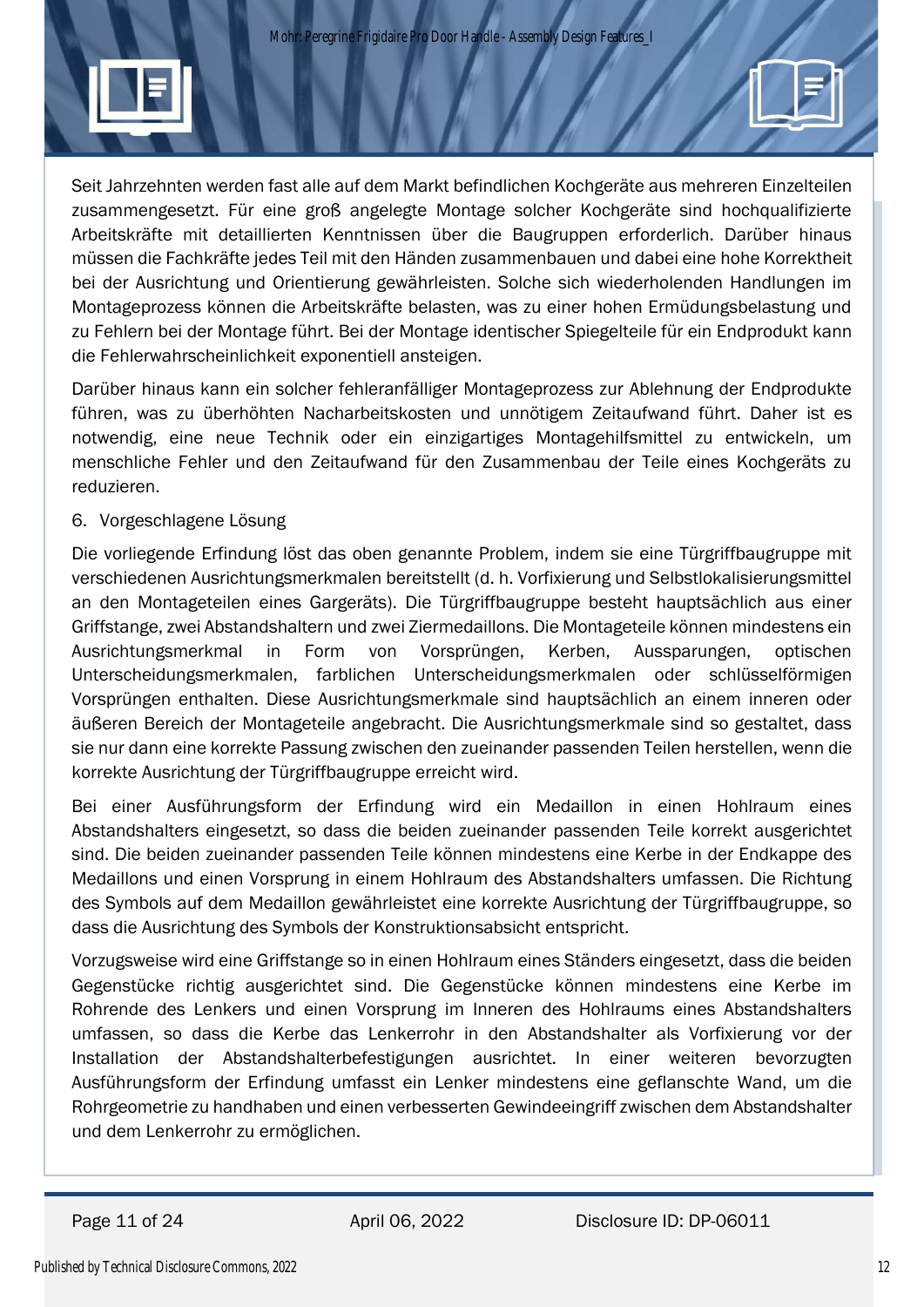

Vorzugsweise können die Montageteile der Türgriffanordnung mindestens ein optisches Unterscheidungsmerkmal und mindestens ein Farbunterscheidungsmerkmal umfassen. Ein visuelles Unterscheidungsmerkmal kann eine Kerbe im linken Abstandshalter umfassen, die jedoch im rechten Abstandshalter nicht vorhanden ist und als Montagehilfe dient, um die Abstandshalter in Bezug auf die gesamte Baugruppe in die richtige Ausrichtung zu bringen. Im Falle einer farblichen Unterscheidung ist das linke Befestigungsloch an der Türbaugruppe mit einer bestimmten Farbe gekennzeichnet, die mit dem gleichen Farbabschnitt an der Türbaugruppenbefestigung korreliert.

Vorzugsweise weisen sowohl die linke als auch die rechte Halterung mindestens einen abgewinkelten schlüsselförmigen Vorsprung auf, der mit zwei entsprechenden Schlitzen auf dem Türblatt korrespondiert. Wenn die Griffbaugruppe in der richtigen Ausrichtung relativ zum Türblatt installiert ist, fluchten die schlüsselförmigen Vorsprünge mit den Schlitzen. Wird der Griff in Bezug auf das Türblatt umgedreht, verursachen die Schlüssel eine Störung des Türblatts.

Insgesamt bietet die vorliegende Erfindung eine Türgriffbaugruppe mit verschiedenen Ausrichtungsmerkmalen, die eine reduzierte Anzahl von Montagehilfsmitteln für den Zusammenbau der Teile gewährleisten. Darüber hinaus verhindern die Ausrichtungsmerkmale, dass die Montageteile in falscher Ausrichtung zusammengesetzt werden. Im Falle einer falschen Ausrichtung oder eines erzwungenen Zusammenbaus können die Teile in der Türgriffbaugruppe einen Bediener alarmieren, wodurch ein inakzeptabler visueller Abstand zwischen den zueinander passenden Teilen entsteht. Darüber hinaus sind diese Ausrichtungsmerkmale auf andere Grifflängen übertragbar, die die gleiche Architektur aufweisen. Außerdem können die fehlersicheren Merkmale in Verbindung mit den lokalen Fertigungshilfsmitteln (z. B. vollständige Türmontagevorrichtungen) zur Unterstützung eines Top-Down-Montagestapels eingesetzt werden.

#### 7. Beschreibung

Die vorliegende Erfindung bezieht sich auf eine Türgriffanordnung. In einer Ausführungsform, wie in Figur 1 gezeigt, umfasst die Griffanordnung eine Griffstange, zwei an gegenüberliegenden Enden der Griffstange angebrachte Abstandshalter und ein Ziermedaillon am Ende jedes Abstandshalters. Die Türgriffbaugruppe umfasst verschiedene Ausrichtungsmerkmale für die Montage einer Griffbaugruppe an einer Türplatte eines Kochgeräts, so dass die Ziermedaillons die korrekte Ausrichtung entsprechend den Konstruktionsabsichten vornehmen.

#### Abbildung 1. Eine perspektivische Ansicht einer Türgriffbaugruppe

In einer Ausführungsform der Erfindung zeigen Abbildung 2 und Abbildung 3 Ausrichtungsmerkmale für eine ordnungsgemäße Montage zwischen einer Griffstange und einem Abstandshalter. Wie in Abbildung 3 dargestellt, ist ein Lenker ein hohles Rohr und weist an seinem umlaufenden Rohrende eine Ausrichtungskerbe 1A auf. Bei den in Abbildung 2 gezeigten Abstandshaltern weist die Innenseite der rechten/linken Abstandshalter einen Vorsprung 1B gegenüber der Hohlraumöffnung auf. Der Lenker wird in die Hohlraumöffnung des Abstandshalters eingeführt und entlang der Rohrachse gedreht, um eine Ausrichtung zwischen der Kerbe 1A des Rohrs und einem Vorsprung 1B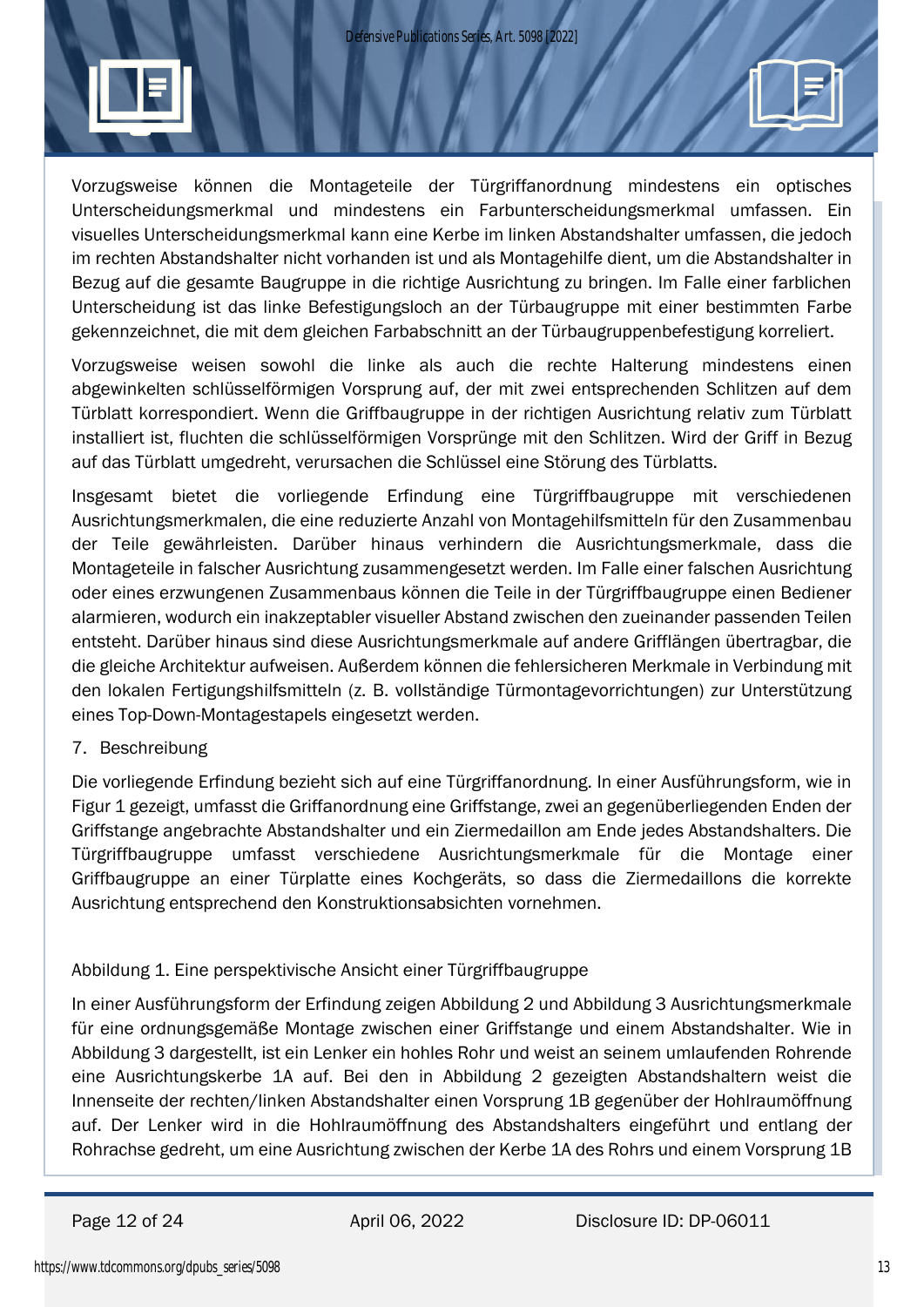des Abstandshalters zu erreichen. Nach Erreichen einer Vorfixierung können zwei Befestigungselemente durch die Rückseite jedes Abstandshalters eingeführt und in die entsprechenden Löcher im Rohr geschraubt werden, um die Abstandshalter am Rohr zu befestigen.

Abbildung 2. Eine perspektivische Ansicht einer Ausführungsform der Erfindung mit Vorsprung und Aussparung

Bei der in Abbildung 2 und Abbildung 3 dargestellten Ausführungsform der Erfindung weist ein Abstandshalter in einer seiner kreisförmigen Flächen einen Taschenbereich auf. Der Taschenbereich enthält einen Vorsprung 2B, der sich in der Nähe des Umfangsrands des Taschenbereichs befindet. Auch ein Medaillon besteht aus zwei Hauptflächen, wobei eine Fläche mit einem bestimmten Ziermuster versehen ist und die andere Fläche eine Aussparung 2A in der Nähe des Umfangsrandes des Medaillons aufweist. Wenn das Medaillon in einen Taschenbereich des Riegels eingesetzt wird, passt die Aussparung 2A des Medaillons in der richtigen Ausrichtung auf den entsprechenden Vorsprung 2B des Riegels, wodurch die gesamte Türgriffbaugruppe ausgerichtet wird.

#### Abbildung 3. Explosionsdarstellung einer Ausführungsform der Erfindung

In einer in Abbildung 4 gezeigten Ausführungsform können die Abstandshalter eine oder mehrere Markierungen 3A aufweisen, um die Ausrichtung der Griffbaugruppe relativ zur Tür zu unterstützen. Beispielsweise kann einer der Abstandshalter (z. B. der linke Abstandshalter) eine Kerbe 3A aufweisen, um die beiden Abstandshalter visuell zu unterscheiden, so dass ein Benutzer versteht, welcher der linke und welcher der rechte Teil ist. Dadurch wird eine fehlerfreie Montage gewährleistet und der Zeitaufwand für die Bearbeitung solcher Spiegelteile insgesamt verringert.

Abbildung 4. Perspektivische Ansicht einer Ausführungsform der Erfindung mit visuellem Unterscheidungsmerkmal

Bei der in Abbildung 5 und Abbildung 6 dargestellten Ausführungsform der Erfindung kann einer der Abstandshalter (z. B. der rechte Abstandshalter) ein farbiges Befestigungsloch 3B aufweisen, das mit einem farbigen Befestigungsloch 3C an der Tür übereinstimmt, um anzuzeigen, dass der Abstandshalter auf dieser Seite der Tür montiert werden sollte. Eine solche farbliche Unterscheidung kann dem Benutzer helfen, die Montage besser zu verstehen und den Zeitaufwand für die Montage zu verringern.

Abbildung 5. Eine perspektivische Ansicht einer Ausführungsform der Erfindung mit Farbunterscheidung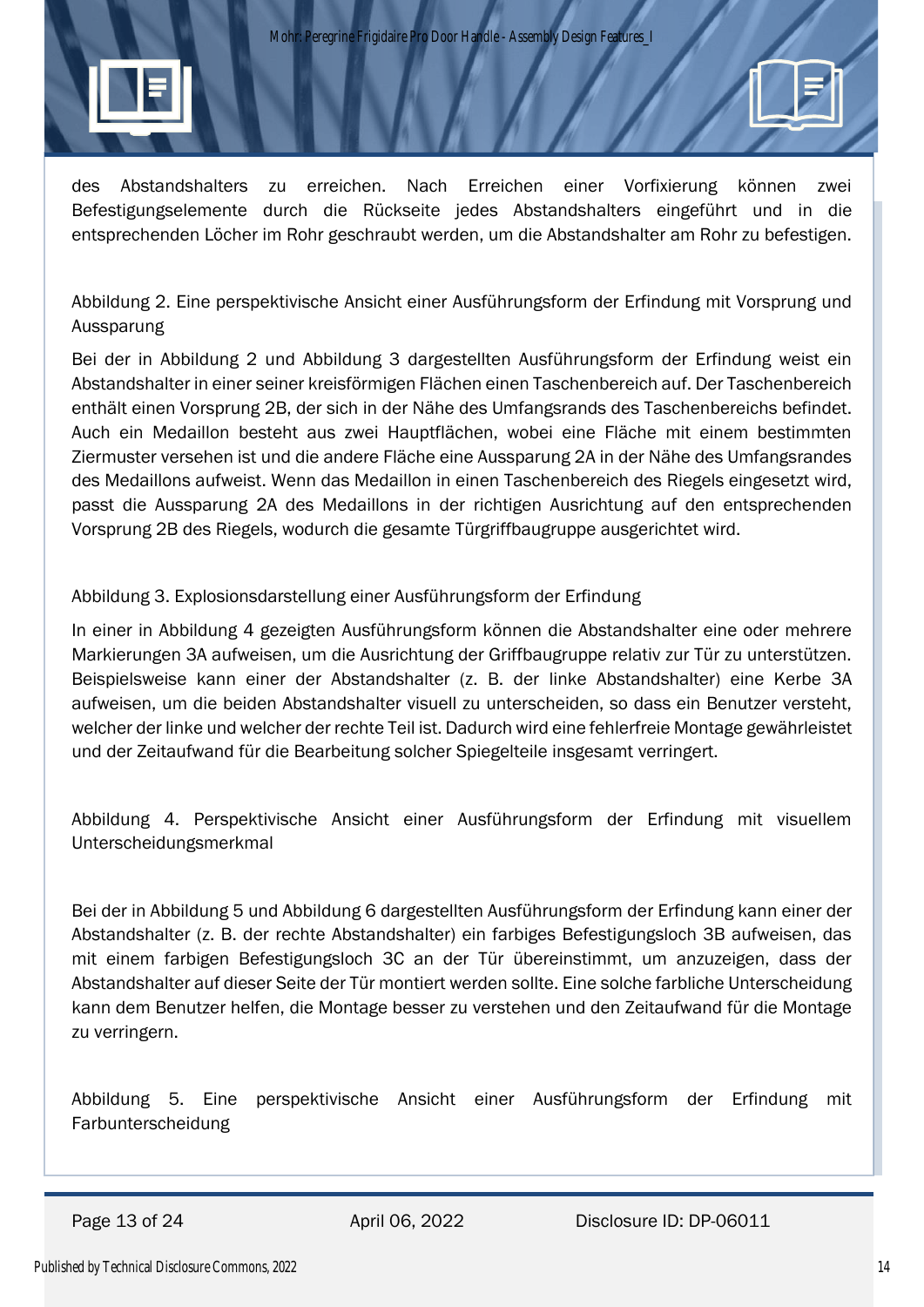

Abbildung 6. Eine Explosionszeichnung einer Ausführungsform der Erfindung

In einer weiteren Ausführungsform der Erfindung, die in den Abbildungen 7 und 8 dargestellt ist, können die linken und rechten Abstandshalter einen abgewinkelten, schlüsselförmigen Vorsprung 4A, 4B aufweisen, der sich auf den Flächen befindet, die mit dem Türblatt in Kontakt stehen. Das Türblatt enthält auch ein entsprechendes Schlüsselloch oder eine Aussparung 4C, wie in Abbildung 8 dargestellt. Die abgewinkelten schlüsselförmigen Vorsprünge 4A, 4B können mit den entsprechenden Aussparungen oder Schlüssellöchern 4C im Türblatt fluchten und zusammenpassen. Durch die Ausrichtung wird sichergestellt, dass eine Türgriffbaugruppe in der richtigen Ausrichtung und an der richtigen Stelle eingebaut wird.

Abbildung 7. Eine perspektivische Ansicht einer Ausführungsform der Erfindung mit abgewinkelten, schlüsselförmigen Vorsprüngen

Wird die Türgriffbaugruppe in eine falsche Richtung gedreht oder aus der richtigen Position verschoben, passen die Vorsprünge 4A, 4B nicht richtig in die Schlüssellöcher in der Türverkleidung und verursachen eine Störung, so dass sich ein sichtbarer Spalt zwischen den Abstandshaltern und der Türverkleidung bildet.

Abbildung 8. Explosionsdarstellung einer Ausführungsform der Erfindung

Poignée de porte Frigidaire Pro Peregrine - Caractéristiques de l'assemblage

1. Résumé de la divulgation

L'invention concerne un ensemble de poignée de porte pour un appareil de cuisson. L'ensemble de poignée de porte comprend un guidon, deux entretoises, et deux médaillons ornementaux. Les pièces de l'ensemble peuvent contenir diverses caractéristiques d'alignement pour la pré-fixation et l'auto-positionnement moyen sur une région intérieure ou extérieure des pièces de l'ensemble, par exemple, des encoches, des saillies, des différenciateurs de couleur, etc. Les moyens de préfixation et d'auto-localisation sur les pièces d'assemblage sont conçus pour obtenir une orientation correcte pendant l'accouplement relatif de ces pièces. En outre, toute orientation incorrecte de ces pièces d'assemblage, de la préfixation et des moyens d'auto-localisation sur les pièces d'assemblage peut créer une interférence telle qu'un espace visuel entre les pièces d'accouplement, rendant ainsi l'utilisateur conscient d'une orientation incorrecte ou d'un désalignement. Par conséquent, la présente invention fournit l'ensemble de poignée de porte avec la préfixation et les moyens d'autolocalisation permettant l'orientation correcte des pièces assemblées, réduisant ainsi le temps de construction et assurant un ensemble de poignée de porte sans erreur. L'invention permet également de réduire le nombre d'aides au montage nécessaires pour assembler les pièces.

2. Catégorisation du brevet applicable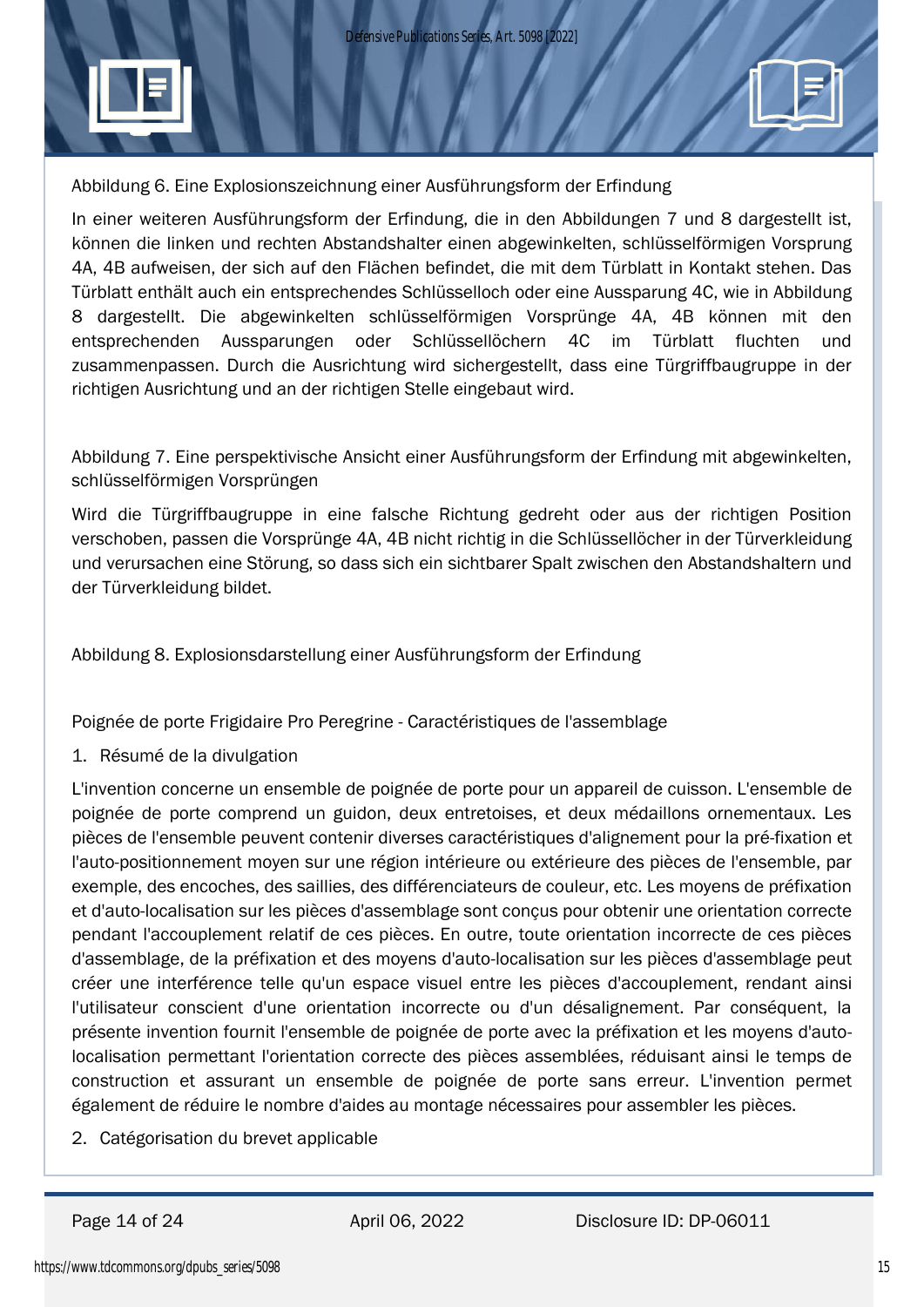A47B95/02 Poignées (poignées similaires pour portes en général E05B1/0015)

E05B1/0015 Boutons ou poignées qui n'actionnent pas le pêne ou la serrure, par exemple, non mobiles, Montage de ceux-ci

F25D23/02 Portes ; couvertures (F25D23/08 a priorité sur les serrures ou les fixations E05B65/0042)

#### 3. Domaine technologique

La présente invention concerne un ensemble de poignée pour un appareil de cuisson, et plus particulièrement un ensemble de poignée de porte avec des composants d'alignement.

#### 4. Références

1. US8215731B2 ENSEMBLE POIGNÉE POUR UN APPAREIL MÉNAGER.

L'invention concerne un ensemble poignée comprenant un élément de corps principal 65 et un capuchon d'extrémité 72 positionné à chaque partie d'extrémité de l'élément de corps principal 65. Le capuchon d'extrémité 72 comprend une bride de réception 106 qui reçoit une extension en forme de T 108 faisant saillie de l'élément de corps principal 65. Ceci crée un arrangement d'ajustement par friction de type queue d'aronde et empêche l'élément de corps principal 65 de se tordre par rapport au capuchon d'extrémité 72. L'ensemble de poignée comprend en outre une attache 74 et une pince à ressort 78 ayant une section principale 120 et un élément de bras résilient 140 (voir cidessous). L'attache 74 est insérée à travers une ouverture en trou de serrure 126 dans l'attache élastique 78 et une ouverture 98 dans le capuchon d'extrémité 72, et s'engage par filetage dans l'élément de corps principal 65 pour fixer l'attache élastique 78, le capuchon d'extrémité 72 et l'élément de corps principal 65 ensemble. De plus, l'élément de bras 140 de l'attache élastique 78 s'engage avec l'élément de fixation 74 dans sa position verrouillée.

#### 2. FOUR US2020149746A1

L'invention divulgue un four comprenant une porte 20 et une poignée 21 montée sur la porte 20. La porte 20 comporte une partie de montage de poignée 20b avec une partie de fixation 26 faisant saillie vers l'avant. Pendant ce temps, la poignée 21 comprend une partie de couverture 21a, une partie de poignée 21b, et une partie de connexion 21c qui peuvent être assemblées ensemble pour définir une rainure de fixation 21d qui reçoit la partie de fixation 26 de la porte 20. Deux éléments de fixation S peuvent être insérés à travers des ouvertures dans la partie de connexion 21c et la partie de fixation 26 et s'engager par filetage dans la partie de couverture 21 pour fixer la poignée 21 à la porte 20. En outre, un capuchon d'extrémité 21f peut être installé sur la partie de connexion 21c pour cacher les éléments de fixation S.

## 3. EP2201199B1 POIGNÉE DE PORTE POUR UN APPAREIL MÉNAGER

L'invention concerne une poignée de porte 2 pour un appareil ménager comprenant une poignée tubulaire 3 et deux porte-poignées 4 en miroir prévus sur les extrémités opposées de la poignée 3.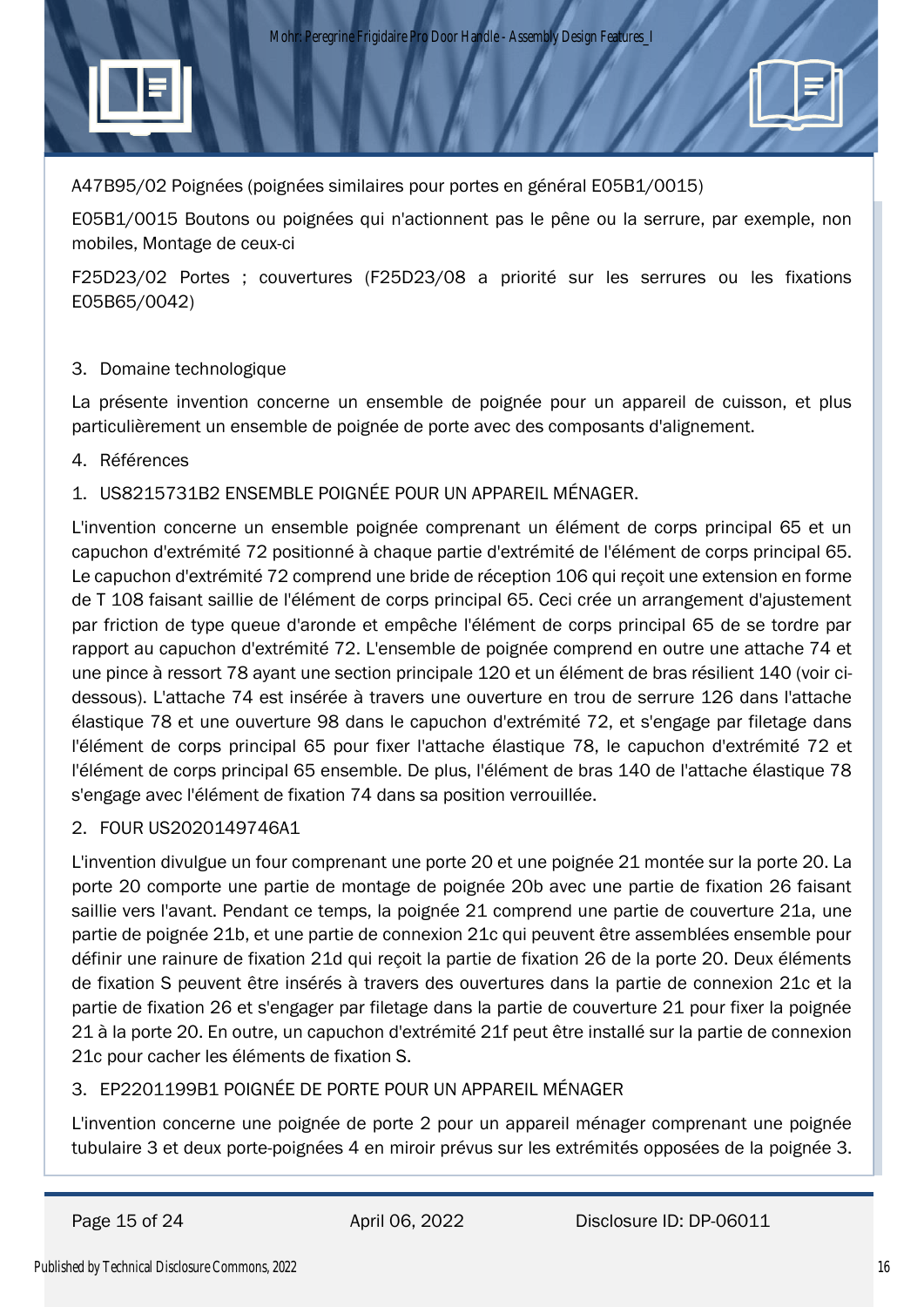

Chaque porte-poignée 4 est installé en fixant d'abord une pièce de serrage 5 au porte-poignée 4 par l'intermédiaire d'un raccord 6 et d'une vis 7. Ce sous-ensemble est ensuite inséré dans une extrémité de la poignée tubulaire 3 de telle sorte qu'un bras 42 du porte-poignée 4 entre dans une fente 31 de la poignée 3. La pièce de serrage 5 s'engage alors par friction dans la poignée tubulaire 3 pour maintenir le sous-ensemble en place. Par ailleurs, le brevet EP'199 enseigne que l'extrémité ouverte du porte-poignée 4 peut être fermée par un capuchon décoratif (non représenté).

# 4. APPAREIL MÉNAGER US2014304944A1 AVEC POIGNÉE, CAPUCHON D'EXTRÉMITÉ ET NERVURE D'ÉCRASEMENT

L'invention concerne un ensemble de poignée pour un lave-vaisselle 100 qui comprend un guidon 200 et deux capuchons d'extrémité 300 prévus aux extrémités opposées du guidon 200. Le guidon 200 comporte trois trous 204, 206, 208 (voir ci-dessous) à chacune de ses extrémités. En outre, chaque capuchon d'extrémité 300 comporte un axe 302, une partie de recouvrement 306, un siège incurvé 308 et un trou 310. Chaque capuchon d'extrémité 300 est aligné avec le guidon 200 en insérant sa saillie 302 dans l'un des trous 204, 206 du guidon 200 et en plaçant le guidon 200 contre le siège incurvé 308 tandis qu'il bute contre la partie de couverture 306. Un élément de fixation (non représenté ci-dessous) est ensuite inséré par filetage à travers le trou 310 du capuchon d'extrémité 300 dans le trou 208 du guidon 200 pour fixer le capuchon d'extrémité 300 et le guidon 200 ensemble.

## 5. US2003056334A1 Poignée de traction

La demande '771 concerne une poignée 10 pour une porte de four comprenant une barre tubulaire 12 et deux montants d'extrémité 11 prévus sur les extrémités opposées de la barre 12. Chaque partie d'extrémité de la barre 12 comporte un trou dans lequel un insert 14 (voir ci-dessous) est monté avec des filets internes. L'extérieur de chaque montant 11 comporte une partie de collier 17 avec un canal cylindrique dans lequel une partie d'extrémité de la barre 12 est reçue. Chaque montant 11 possède également une partie formant socle 18 avec une surface semi-cylindrique sur laquelle une partie de la barre 12 est posée à fleur et est maintenue. L'intérieur de chaque montant 11 est creux de sorte que deux vis 19 peuvent être insérées à travers la porte et les montants 11 et être couplées par filetage aux inserts 14 pour fixer la poignée 10 à la porte.

## 5. Problème à résoudre

Depuis des décennies, presque tous les appareils de cuisson sur le marché sont fabriqués à l'aide de plusieurs pièces spécifiques assemblées. Pour un assemblage à grande échelle de tels appareils de cuisson, il devient essentiel de disposer d'une main-d'œuvre hautement qualifiée ayant une connaissance détaillée des assemblages. En outre, la main-d'œuvre qualifiée doit assembler chaque pièce à la main en veillant à ce que les alignements et les orientations soient très corrects. Ces actions répétitives impliquées dans le processus d'assemblage peuvent affecter la main-d'œuvre, entraînant une forte fatigue et des erreurs dans l'assemblage. La possibilité d'erreurs peut augmenter de façon exponentielle lors de l'assemblage de pièces de miroirs identiques pour un produit final.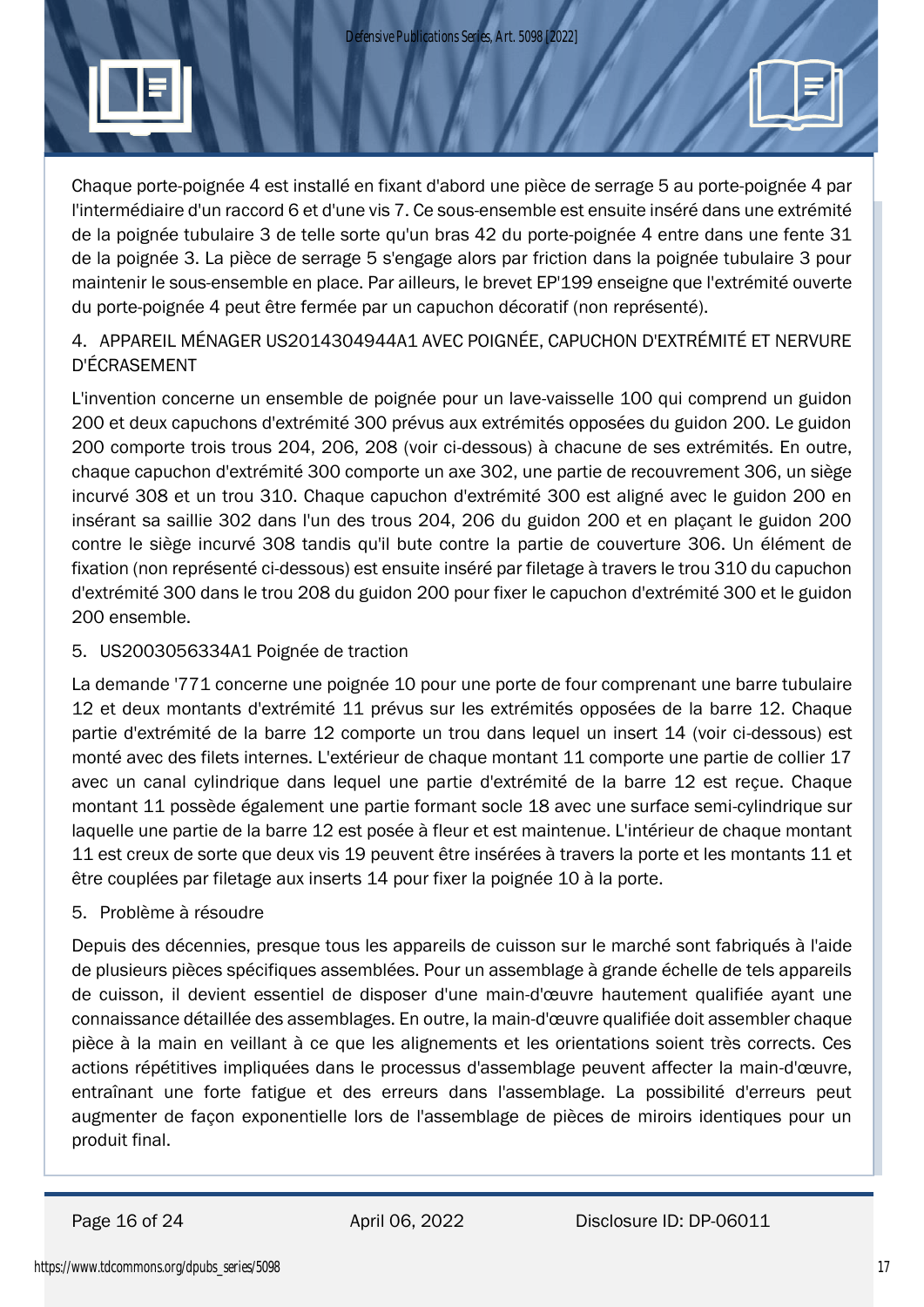De plus, un tel processus d'assemblage sujet aux erreurs peut conduire au rejet des produits finaux, ce qui entraîne un dépassement des coûts de reprise et une consommation de temps inutile. Par conséquent, il est nécessaire de développer une nouvelle technique ou une aide à l'assemblage unique pour réduire les erreurs humaines et le temps nécessaire à l'assemblage des pièces d'un appareil de cuisson.

#### 6. Solution proposée

La présente invention résout le problème susmentionné en fournissant un ensemble de poignée de porte avec diverses caractéristiques d'alignement (c'est-à-dire une pré-fixation et un moyen d'autolocalisation sur les pièces d'assemblage d'un appareil de cuisson). L'ensemble de poignée de porte comprend principalement un guidon, deux entretoises, et deux médaillons ornementaux. Les pièces d'assemblage peuvent contenir au moins une caractéristique d'alignement sous forme de saillies, d'encoches, de douilles, de différenciateurs visuels, de différenciateurs de couleur ou de saillies en forme de clé. Ces caractéristiques d'alignement sont principalement mises en œuvre sur une région intérieure ou extérieure des pièces d'assemblage. Les caractéristiques d'alignement sont conçues pour permettre un ajustement correct entre les pièces correspondantes, uniquement si l'orientation correcte de l'ensemble de la poignée de porte est atteinte.

Dans un mode de réalisation de l'invention, un médaillon est inséré dans une cavité d'une pièce d'écartement de sorte que les deux pièces d'accouplement soient correctement orientées. Les deux pièces d'accouplement peuvent comprendre au moins une encoche dans le capuchon d'extrémité du médaillon et une saillie à l'intérieur d'une cavité sur la pièce d'écartement. La direction de l'icône sur le médaillon assure une orientation correcte de l'ensemble de la poignée de porte de sorte que l'orientation de l'icône soit conforme à l'intention de conception.

De préférence, un guidon est inséré dans une cavité d'une entretoise de manière à ce que les deux pièces d'accouplement soient correctement orientées. Les pièces d'accouplement peuvent comprendre au moins une encoche dans l'extrémité du tube du guidon et une saillie à l'intérieur de la cavité d'une entretoise de sorte que l'encoche oriente le tube du guidon dans l'entretoise comme une pré-fixation avant l'installation des fixations de l'entretoise. Dans un autre mode de réalisation préféré de l'invention, un guidon comprend au moins une paroi à rebord pour traiter la géométrie du tube afin de fournir un engagement de filetage amélioré entre la béquille et le tube du guidon.

De préférence, les pièces d'assemblage de l'ensemble de poignée de porte peuvent comprendre au moins un différenciateur visuel et au moins un différenciateur de couleur. Un différentiateur visuel peut comprendre une encoche dans la béquille gauche, mais non présente sur la béquille droite, fournissant une aide à l'assemblage pour positionner les béquilles dans une orientation correcte concernant l'ensemble de l'assemblage. D'autre part, dans le cas d'un différenciateur de couleur, le trou de fixation du côté gauche de l'ensemble de porte est codé par une couleur spécifique en corrélation avec la même section de couleur sur la fixation de l'ensemble de porte.

De préférence, l'entretoise gauche et l'entretoise droite comprennent toutes deux au moins une saillie angulaire en forme de clé, qui correspond à deux fentes respectives sur le panneau de porte. Lorsque l'ensemble de la poignée est installé dans l'orientation correcte par rapport au panneau de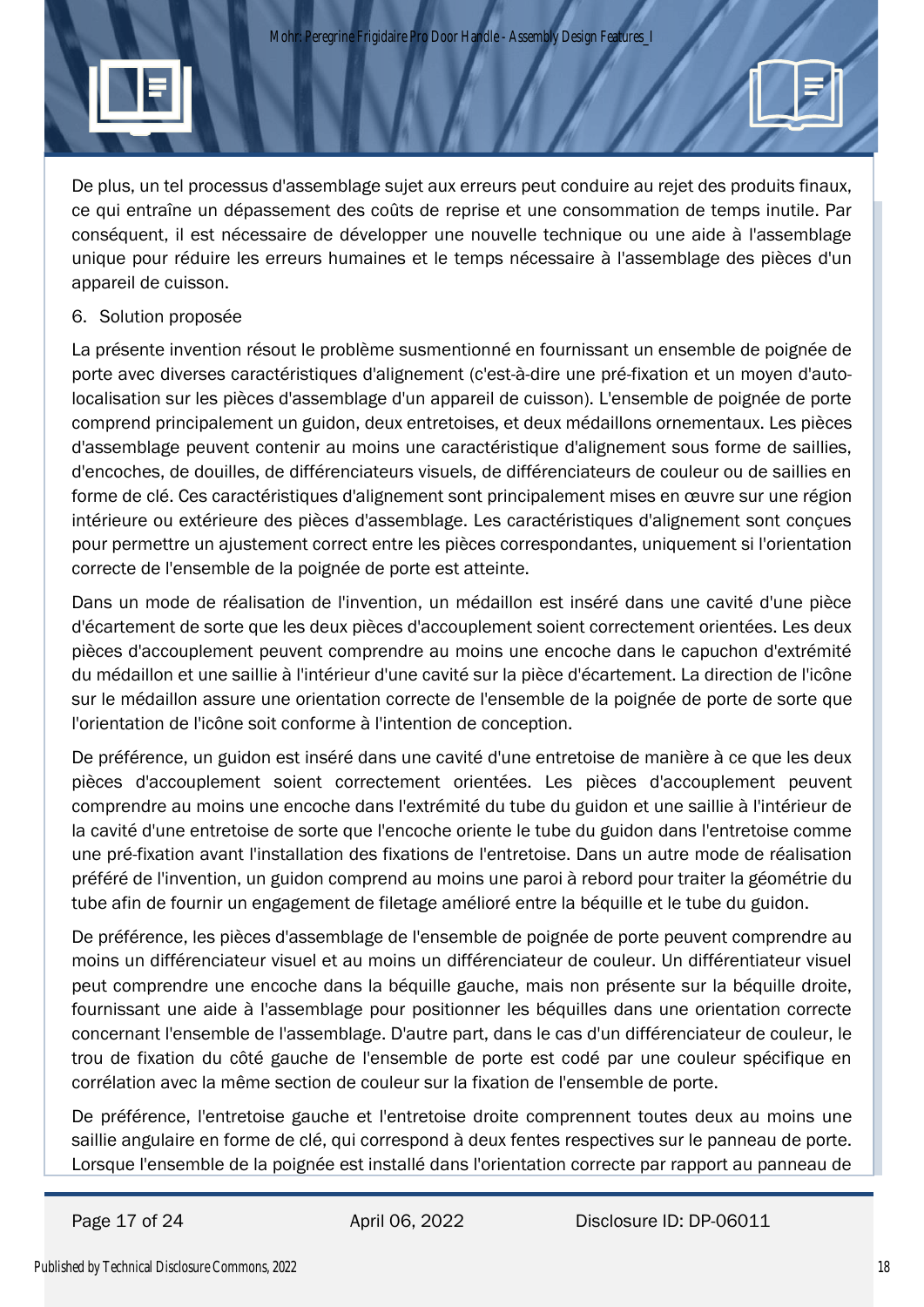porte, les saillies en forme de clé s'alignent avec les fentes. Si la poignée est retournée par rapport au panneau de porte, les clés provoquent une interférence avec le panneau de porte.

Dans l'ensemble, la présente invention fournit un ensemble de poignée de porte avec diverses caractéristiques d'alignement assurant une quantité réduite d'aides au montage nécessaires pour assembler les pièces. En outre, les caractéristiques de protection contre les erreurs empêchent les pièces d'assemblage d'être assemblées dans une orientation incorrecte. En cas d'orientation incorrecte ou d'assemblage forcé, les pièces de l'ensemble de poignée de porte peuvent alerter un opérateur en créant un écart visuel inacceptable entre les pièces correspondantes. En outre, ces caractéristiques d'alignement sont transférables à d'autres longueurs de poignées qui adoptent la même architecture. De plus, les caractéristiques de protection contre les erreurs peuvent fonctionner en conjonction avec les aides à la fabrication locales (par exemple, les montages d'assemblage de portes complètes) pour soutenir une pile d'assemblage descendante.

#### 7. Description

La présente invention concerne un ensemble de poignée de porte. Dans un mode de réalisation, comme illustré sur la figure 1, l'ensemble de poignée comprend un guidon, deux entretoises montées sur les extrémités opposées du guidon, et un médaillon ornemental prévu à l'extrémité de chaque entretoise. L'ensemble de poignée de porte comprend diverses caractéristiques d'alignement pour l'assemblage d'un ensemble de poignée sur un panneau de porte d'un appareil de cuisson, de sorte que les médaillons ornementaux s'orientent correctement, conformément aux intentions de conception.

#### Figure 1. Vue en perspective d'un ensemble de poignée de porte

Dans un mode de réalisation de l'invention, la figure 2 et la figure 3 montrent des caractéristiques d'alignement pour un assemblage correct entre un guidon et une entretoise. Comme le montre la figure 3, un guidon est un tube creux et comprend une encoche d'alignement 1A sur son extrémité circonférentielle du tube. Dans le cas des béquilles, comme illustré à la figure 2, la face intérieure des béquilles droite/gauche comprend une saillie 1B opposée à l'ouverture de la cavité. Le guidon est inséré dans l'ouverture de la cavité de la béquille et tourné le long de l'axe du tube pour obtenir un alignement entre l'encoche 1A du tube et une saillie 1B de la béquille. Une fois l'ensemble préfixé, deux éléments de fixation peuvent être insérés par la face arrière de chaque entretoise et vissés dans les trous correspondants du tube pour fixer les entretoises au tube.

Figure 2. Vue en perspective d'un mode de réalisation de l'invention montrant la saillie et l'évidement.

Dans le mode de réalisation de l'invention, illustré à la figure 2 et à la figure 3, une entretoise comprend une zone de poche dans l'une de ses faces circulaires. La zone de poche contient une saillie 2B située à proximité du bord circonférentiel de la zone de poche. De même, un médaillon comprend deux faces principales, une face marquée d'un motif ornemental spécifique et l'autre face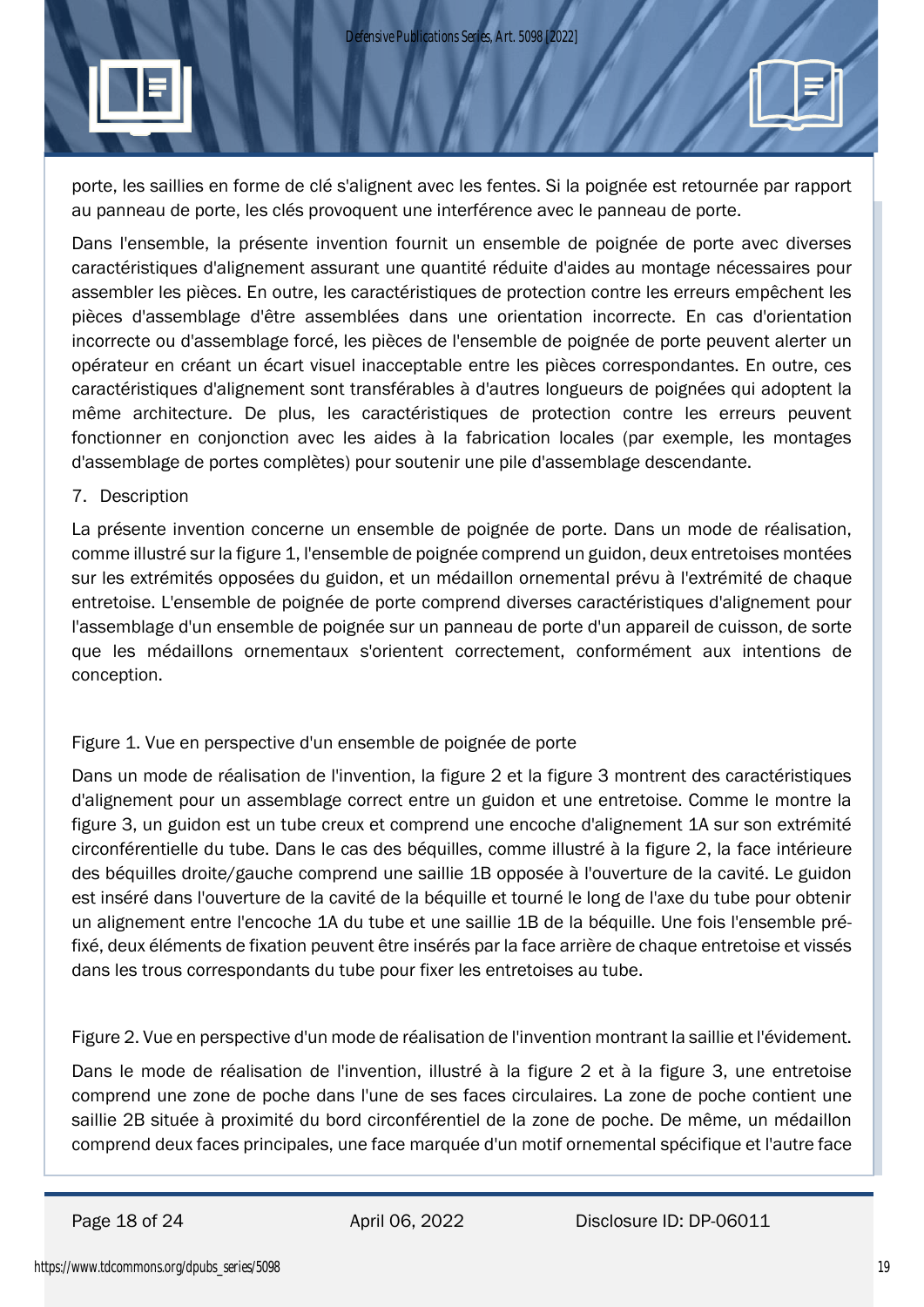contenant un évidement 2A situé à proximité du bord circonférentiel du médaillon. Lorsque le médaillon est inséré dans une poche de l'entretoise, l'évidement 2A du médaillon s'adapte à la saillie correspondante 2B de l'entretoise dans une orientation correcte, alignant ainsi l'ensemble de la poignée de porte.

#### Figure 3. Vue éclatée d'un mode de réalisation de l'invention

Dans un mode de réalisation illustré à la figure 4, les entretoises peuvent comprendre un ou plusieurs marqueurs 3A pour faciliter l'orientation de l'ensemble de poignée par rapport à la porte. Par exemple, l'une des entretoises (par exemple, l'entretoise gauche) peut avoir une encoche 3A pour distinguer visuellement les deux entretoises afin qu'un utilisateur comprenne quelle est la partie gauche et quelle est la partie droite. Cela permet d'assurer un assemblage sans erreur et de réduire le temps global nécessaire à la manipulation de ces pièces miroir.

Figure 4. Vue en perspective d'un mode de réalisation de l'invention montrant un différentiateur visuel.

Dans le mode de réalisation de l'invention, illustré à la figure 5 et à la figure 6, l'une des entretoises (par exemple, l'entretoise droite) peut avoir un trou de fixation coloré 3B qui correspond à un trou de fixation coloré 3C sur la porte pour indiquer que l'entretoise doit être assemblée sur ce côté de la porte. Un tel différenciateur de couleur peut aider l'utilisateur à mieux comprendre l'assemblage et réduire le temps nécessaire à l'assemblage.

Figure 5. Vue en perspective d'un mode de réalisation de l'invention montrant le différenciateur de couleur.

Figure 6. Vue éclatée d'un mode de réalisation de l'invention.

Dans un autre mode de réalisation de l'invention, illustré sur les figures 7 et 8, les entretoises gauche et droite peuvent avoir des saillies angulaires en forme de clé 4A, 4B situées sur les faces en contact avec le panneau de porte. Le panneau de porte contient également un trou de serrure correspondant ou un évidement 4C, illustré sur la figure 8. Les saillies angulaires en forme de clé 4A, 4B peuvent s'aligner et s'accoupler avec les évidements correspondants ou les trous de serrure 4C dans le panneau de porte. La caractéristique d'alignement garantit qu'un ensemble de poignée de porte est installé dans une orientation et un emplacement corrects.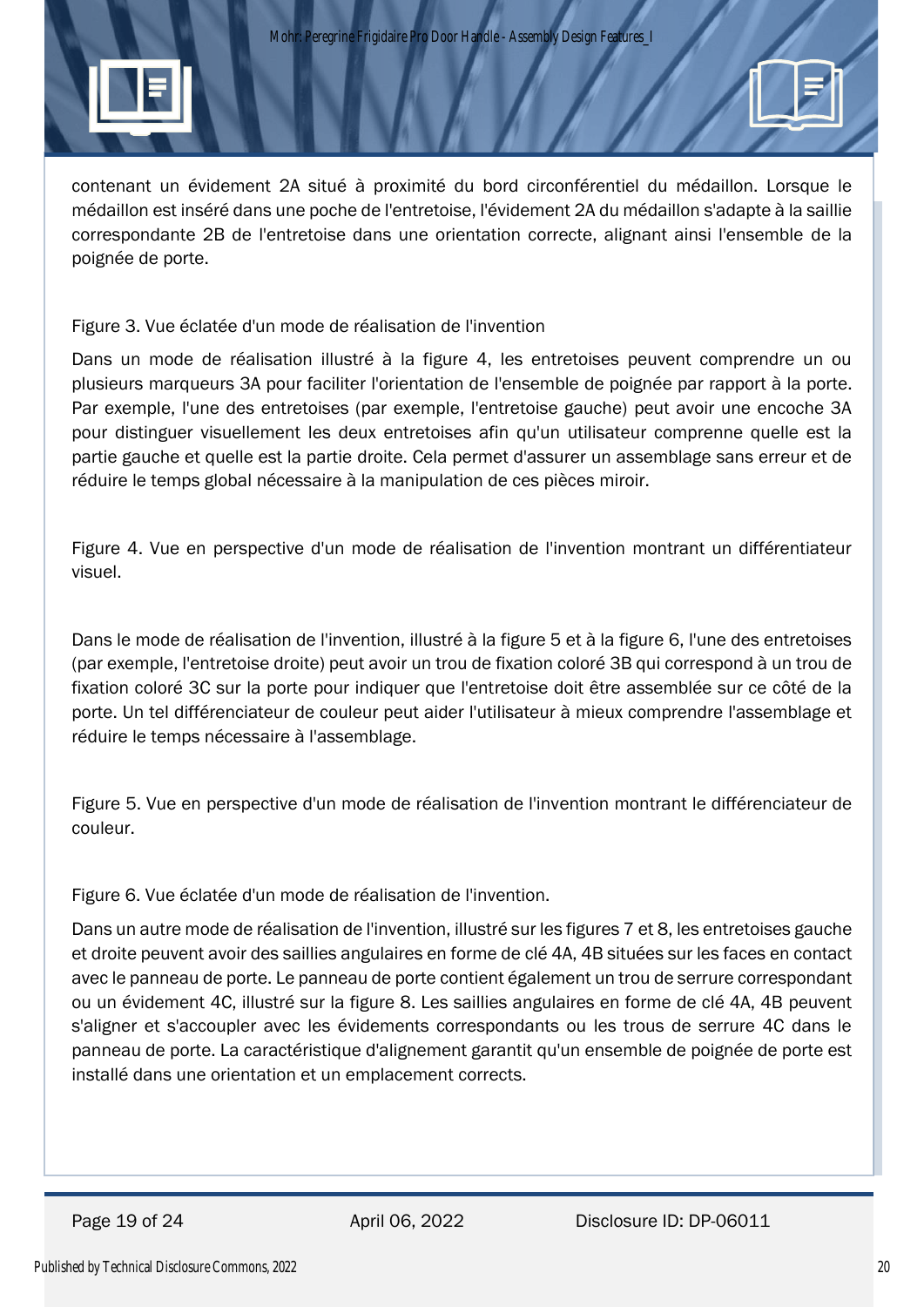*Defensive Publications Series, Art. 5098 [2022]*

Figure 7. Vue en perspective d'un mode de réalisation de l'invention montrant des saillies angulaires en forme de clé.

Dans le cas où l'ensemble de poignée de porte est retourné dans une mauvaise orientation ou déplacé de la position correcte, les saillies 4A, 4B ne s'adapteront pas correctement aux trous de serrure dans le panneau de porte et causeront une interférence telle qu'un espace visuel est formé entre les entretoises et le panneau de porte.

Figure 8. Vue éclatée d'un mode de réalisation de l'invention.

百富勤 Frigidaire 专业门把手--装配设计特点

#### 1. 公开内容摘要

本发明涉及一种用于烹饪设备的门把手组件。该门把手组件包括一个把手、两个立柱和两个装 饰性的奖章。装配部件可包含各种用于预固定和自定位的对准特征,在装配部件的内部或外部 区域,例如,凹槽、突起、颜色区分器等。装配部件上的预固定和自定位装置的设计是为了在 这些部件的相对配合中实现正确的方向。此外,这些装配部件、预固定装置和装配部件上的自 定位装置的任何不正确的方向装配都可能产生干扰,如接合部件之间的视觉间隙,从而使用户 意识到不正确的方向或错位。因此,本发明提供了具有预固定和自定位装置的门把手组件,使 装配部件的方向正确,从而减少了制造时间,并确保了门把手组件的防错性。本发明还减少了 装配零件所需的装配辅助工具的数量。

2. 适用的专利分类

A47B95/02 把手(类似的门把手一般为 E05B1/0015)

E05B1/0015 不操作门闩或锁的旋钮或把手,例如,不可移动的,其安装

F25D23/02 门;盖子(F25D23/08 优先于锁或紧固件 E05B65/0042)。

#### 3. 技术领域

本发明涉及一种用于烹饪设备的把手组件,更具体地说,涉及一种带有对齐部件的门把手组件  $\circ$ 

#### 4. 参考文献

1. US8215731B2 家用电器的手柄组件。

本发明涉及一种手柄组件,包括一个主体部件 65 和一个设置在主体部件 65 的每个端部的端盖 72。端盖 72 包括一个接收凸缘 106,该凸缘接收从主体部件 65 伸出的 T 形延伸部分 108。这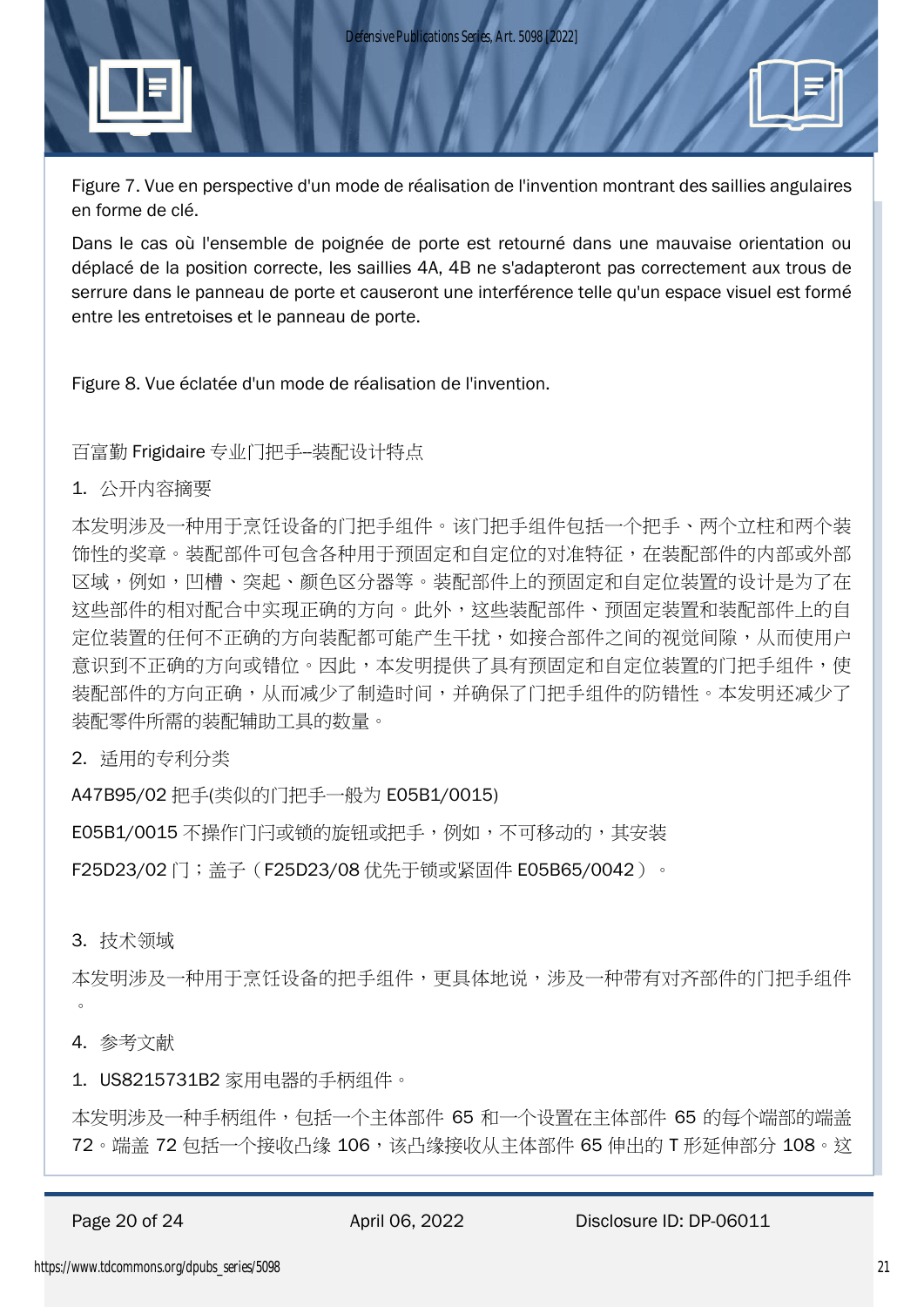就形成了燕尾式的摩擦配合安排,并防止主体部件 65 相对于端盖 72 扭曲。手柄组件还包括一 个紧固件 74 和一个弹簧夹 78,该弹簧夹具有一个主要部分 120 和一个弹性臂部件 140 (见下 文)。扣件 74 通过弹簧夹 78 中的钥匙孔开口 126 和端盖 72 中的孔 98 插入,并与主体部件 65 螺纹啮合,将弹簧夹 78、端盖 72 和主体部件 65 固定在一起。此外,弹簧夹 78 的臂件 140 将 在其锁定位置与紧固件 74 啮合。

#### 2. US2020149746A1 烤箱

本发明公开了一种烤箱,包括一个门 20 和一个安装在门 20 上的把手 21。门 20 有一个手柄安 装部分 20b,其上有一个向前突出的固定部分 26。同时,把手 21 包括一个盖子部分 21a、一个 把手部分 21b 和一个连接部分 21c,它们可以组装在一起以确定一个接收门 20 的固定部分 26 的固定槽 21d。两个紧固部件 S 可以涌过连接部分 21c 和固定部分 26 的孔插入,并与盖子部分 21 螺纹连接,以将手柄 21 固定在门 20 上。此外,可以在连接部分 21c 上安装一个端盖 21f 以 隐藏紧固部件 S。

#### 3. ep2201199b1 家用电器的门把手

本发明涉及一种用干家用电器的门把手 2,包括一个管状的把手 3 和两个镜面的把手支架 4,设 置在把手 3 的两端。每个手柄支架 4 的安装方法是首先通过一个配件 6 和螺钉 7 将一个夹紧部件 5 固定在手柄支架 4 上。 然后将该子组件插入管状手柄 3 的一端,使手柄支架 4 的臂 42 进入手 柄 3 的槽 31。夹紧部件 5 将与管状手柄 3 摩擦啮合,以将该子组件固定到位。此外,EP'199 专 利告诉我们,手柄支架 4 的开口端可以由一个装饰盖 (未显示)封闭。

#### 4. US2014304944A1 带手柄、端盖和压筋的家用电器

本发明涉及一种用于洗碗机 100 的手柄组件,该组件包括一个手柄 200 和在手柄 200 的相对两 端提供的两个端盖 300。手柄 200 在其两端有三个孔 204、206、208(见下文)。此外,每个 端盖 300 都有一个销子 302,一个覆盖部分 306,一个弧形座 308,和一个孔 310。每个端盖 300 通过将其凸起 302 插入车把 200 的孔 204、206 中的一个,并使车把 200 对准弧形座 308 ,同时与覆盖部分 306 相接。然后,一个紧固件(下面没有显示)通过端盖 300 的孔 310 可穿 透地插入车把 200 的孔 208,将端盖 300 和车把 200 固定在一起。

#### 5. US2003056334A1 拉手

771 号申请涉及一种用于烤箱门的拉手 10,包括一个管状杆 12 和设置在杆 12 的相对两端的两 个端柱 11。杆 12 的每个端部都有一个孔,其中安装有内螺纹的插件 14 (见下文) 。每个柱子 11 的外侧有一个带圆柱形通道的项圈部分 17,棒材 12 的端部被接到其中。每个柱子 11 也有一 个基座部分 18,有一个半圆柱形的表面,棒材 12 的一部分平放在上面并被托住。每个柱子 11 的内部都是空心的,这样两个螺丝 19 就可以通过门和柱子 11 插入,并与插入物 14 螺纹连接, 将把手 10 固定到门上。

5. 要解决的问题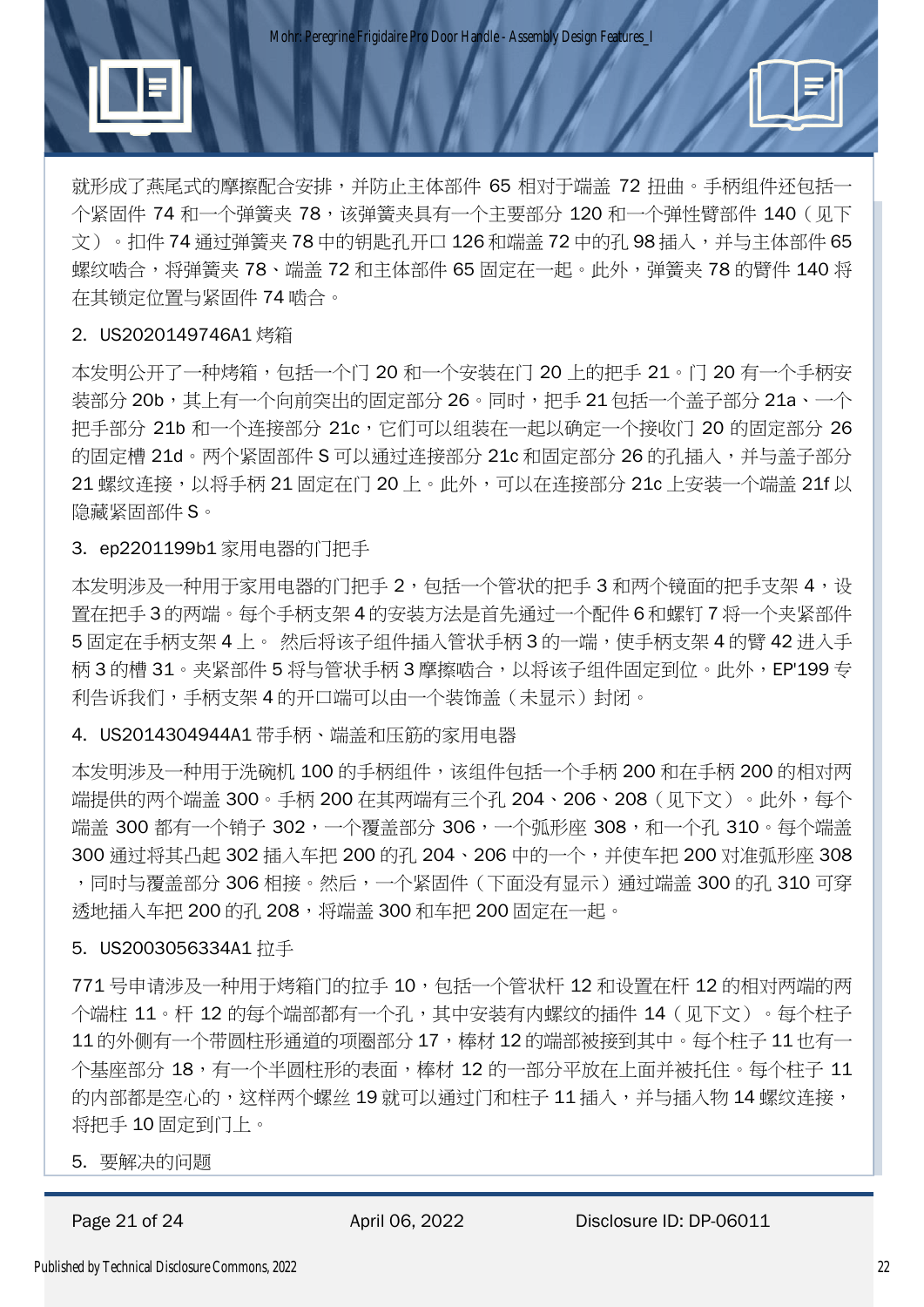

几十年来,市场上几乎所有的烹饪器具都是用几个特定的零件组装而成的。对于这种烹饪器具 的大规模组装,必须要有对组装有详细了解的高技能劳动力。此外,熟练的劳动力必须用手来 组装每个部件,以确保在排列和方向上的高正确率。装配过程中的这种重复性动作可能会影响 劳动力,导致高疲劳压力和装配错误。在为最终产品组装相同的镜面零件时,出错的可能性可 能会成倍增加。

此外,这种容易出错的装配过程可能导致最终产品被拒绝,造成超额的返工成本和不必要的时 间消耗。因此,有必要开发一种新的技术或独特的装配辅助工具,以减少人为错误和装配烹饪 器具的零件所需的时间。

6. 建议的解决方案

本发明解决了上述问题,提供了一种具有各种对准功能的门把手组件(即在烹饪器具的装配部 件上具有预固定和自定位的意思)。该门把手组件主要包括一个把手、两个立柱和两个装饰性 的勋章。装配部件可以包含至少一个凸起、凹槽、插座、视觉区分器、颜色区分器或钥匙形突 起等形式的对齐特征。这些对准特征主要在装配部件的内部或外部区域实现。只有在门把手组 件的方向正确的情况下,这些对准特征才能使相对配合的部件之间正确配合。

在本发明的一个实施方案中,一个徽章被插入到一个支座的空腔中,从而使两个配合部件的方 向正确。这两个配合部件至少可以包括奖章端盖上的一个凹槽和立柱上空腔内的一个突起。徽 章上的图标方向确保了门把手组件的正确方向,从而使图标方向符合设计意图。

优选的是,将把手插入立柱的空腔中,使两个配合部件的方向正确。配套部件可以包括在车把 的管端至少有一个缺口,以及在立柱的空腔内有一个突起,这样,在安装立柱紧固件之前,该 缺口将车把管定向插入立柱,作为预固定。在本发明的另一个优选实施方案中,车把手至少包 括一个法兰盘壁,以处理管子的几何形状,在立柱和车把手管子之间提供更好的螺纹啮合。

优选地,门把手组件的装配部件可以包括至少一个视觉区分器和至少一个颜色区分器。视觉区 分器可以包括在左边立柱的一个凹槽,但在右边立柱上不存在,提供装配帮助,将立柱定位 在关于整个组件的正确方向上。另一方面,在颜色区分器的情况下,门组件的左侧紧固件孔用 特定颜色编码,与门组件夹具上的相同颜色部分相关。

优选的是,左立柱和右立柱都至少包括一个有角度的钥匙形状的突起特征,它与门板上的两个 各自的槽相对应。当手柄组件以相对于门板的正确方向安装时,钥匙突起与槽口对齐。如果把 手相对于门板翻转过来,钥匙就会与门板产生干涉。

总的来说,本发明提供了一种具有各种对准特征的门把手组件,确保减少装配零件所需的装配 辅助工具。此外,防错功能还可以防止组装部件以不正确的方向被组装起来。在方向不正确或 强行装配的情况下,门把手组件中的部件可能会提醒操作者在相对配合的部件之间产生不可接 受的视觉间隙。此外,这些对准功能可以转移到采用相同结构的其他手柄长度上。而且,防错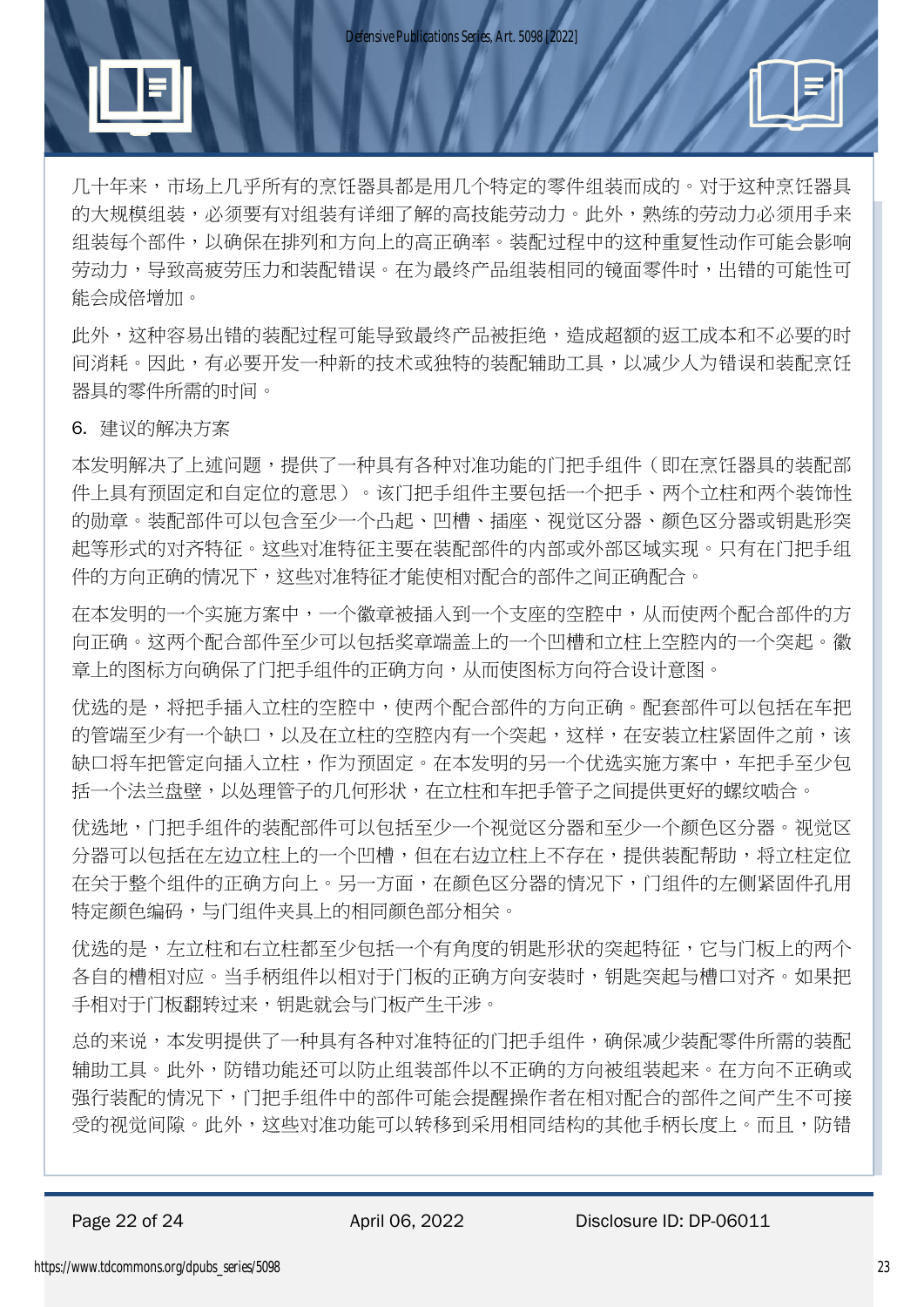功能可以与当地的制造辅助设备(例如,全门装配夹具)一起工作,以支持自上而下的装配堆 栈。

#### 7. 描述

本发明涉及到一种门把手组件。在一个实施方案中,如图 1 所示,该把手组件包括一个把手,安 装在把手相对两端的两个立柱,以及在每个立柱的末端提供的一个装饰性徽章。该门把手组件 包括各种对准特征,用于将把手组件装配到烹饪设备的门板上,从而使装饰性奖章做出符合设 计意图的正确定位。

### 图 1. 一个门把手组件的透视图

在本发明的一个实施例中,图 2 和图 3 显示了一个把手和一个立柱之间正确装配的对准特征。如 图 3 所示,一个把手是一个空心管,并在其圆周管端包括一个对齐缺口 1A。在支座的情况下, 如图 2 所示,右/左支座的内表面包括一个与空腔开口相对的突起 1B。车把被插入立柱的空腔开 口,并沿着管子的轴线旋转,以实现管子的缺口 1A 和立柱的突起 1B 之间的对齐。在达到预固 定装配时,可以通过每个立柱的后侧插入两个紧固件,并将其拧入管子上的相应孔中,将立柱 固定在管子上。

图 2. 本发明的一个实施方案的透视图,显示了突起和凹槽

在本发明的实施方案中,如图 2 和图 3 所示,一个支座在其一个圆形面上包括一个凹陷区。该口 袋区包含一个位于靠近口袋区圆周边缘的突起 2B。同样,徽章包括两个主要面,一个面标有特 定的装饰设计,另一个面包含一个靠近徽章圆周边缘的凹槽 2A。当奖章被插入立柱的口袋区域 时,奖章中的凹槽 2A 与立柱上相应的突起 2B 以正确的方向匹配,从而使整个门把手组件对齐  $\circ$ 

#### 图 3. 本发明的一个实施例的剖视图

在图 4 所示的一个实施例中,支杆可以包括一个或多个标记 3A,以帮助把手组件相对于门的方 向。例如,其中一个支座(例如,左边的支座)可以有一个缺口 3A,以便从视觉上区分两个支 座,使用户了解哪个是左边,哪个是右边的部分。这就保证了装配不出错,并减少了处理这种 镜像零件的总体时间。

图 4. 本发明的一个实施方案的透视图,显示视觉区分器